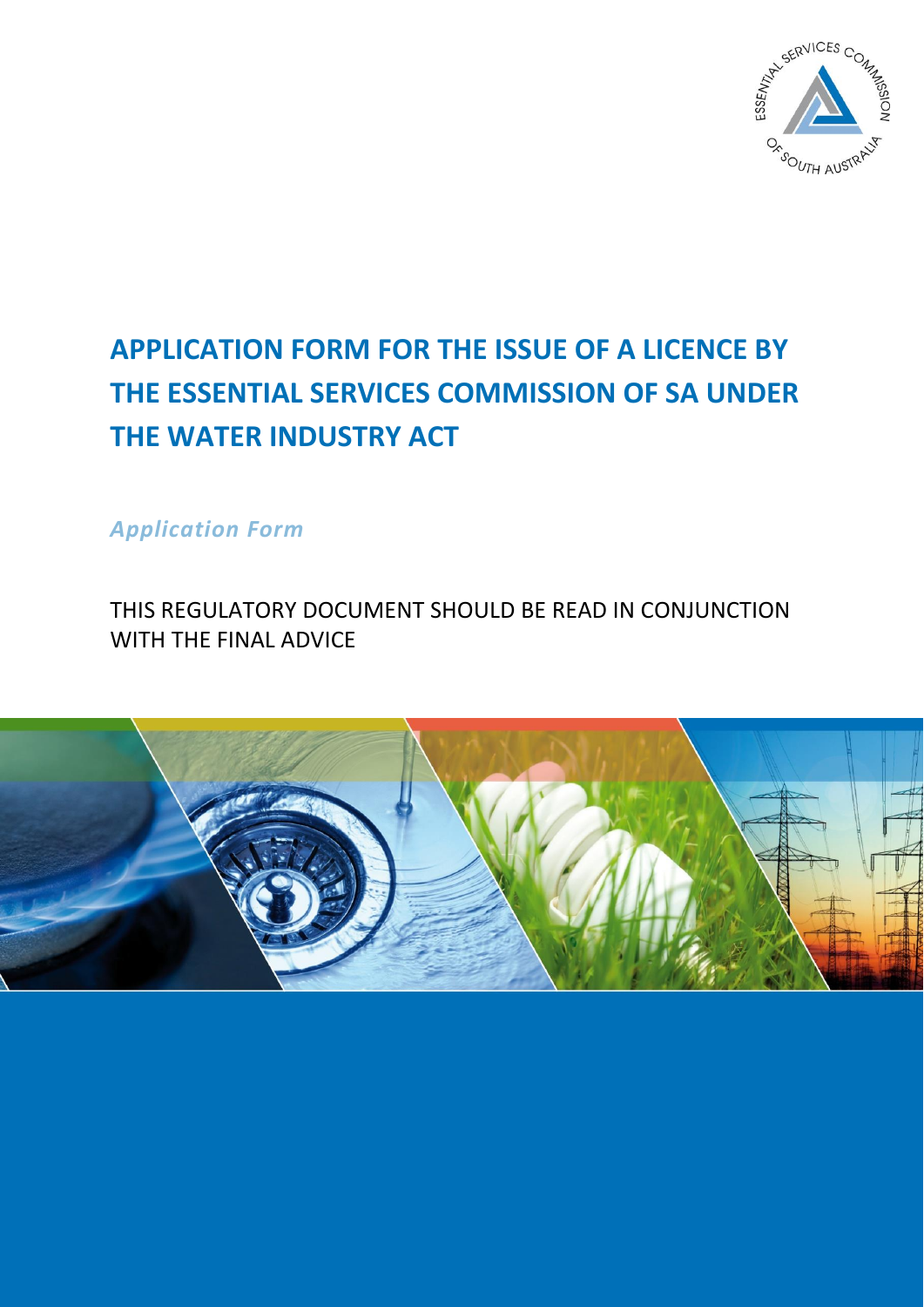Enquiries concerning the currency of this form should be addressed to:

Essential Services Commission of South Australia GPO Box 2605 Adelaide SA 5001

Facsimile: (08) 8463 4449 Telephone: (08) 8463 4444 Freecall: 1800 633 592 (SA and mobiles only) E-mail: [licensing@escosa.sa.gov.au](mailto:licensing@escosa.sa.gov.au) Web: [www.escosa.sa.gov.au](http://www.escosa.sa.gov.au/)

# *AMENDMENT RECORD (since MONTH 2012)*

| <b>Issue No.</b> | <b>Commencement Date</b> | <b>Pages</b> |
|------------------|--------------------------|--------------|
| AF1/1            | AUGUST 2012              |              |
|                  |                          |              |
|                  |                          |              |
|                  |                          |              |
|                  |                          |              |
|                  |                          |              |
|                  |                          |              |
|                  |                          |              |
|                  |                          |              |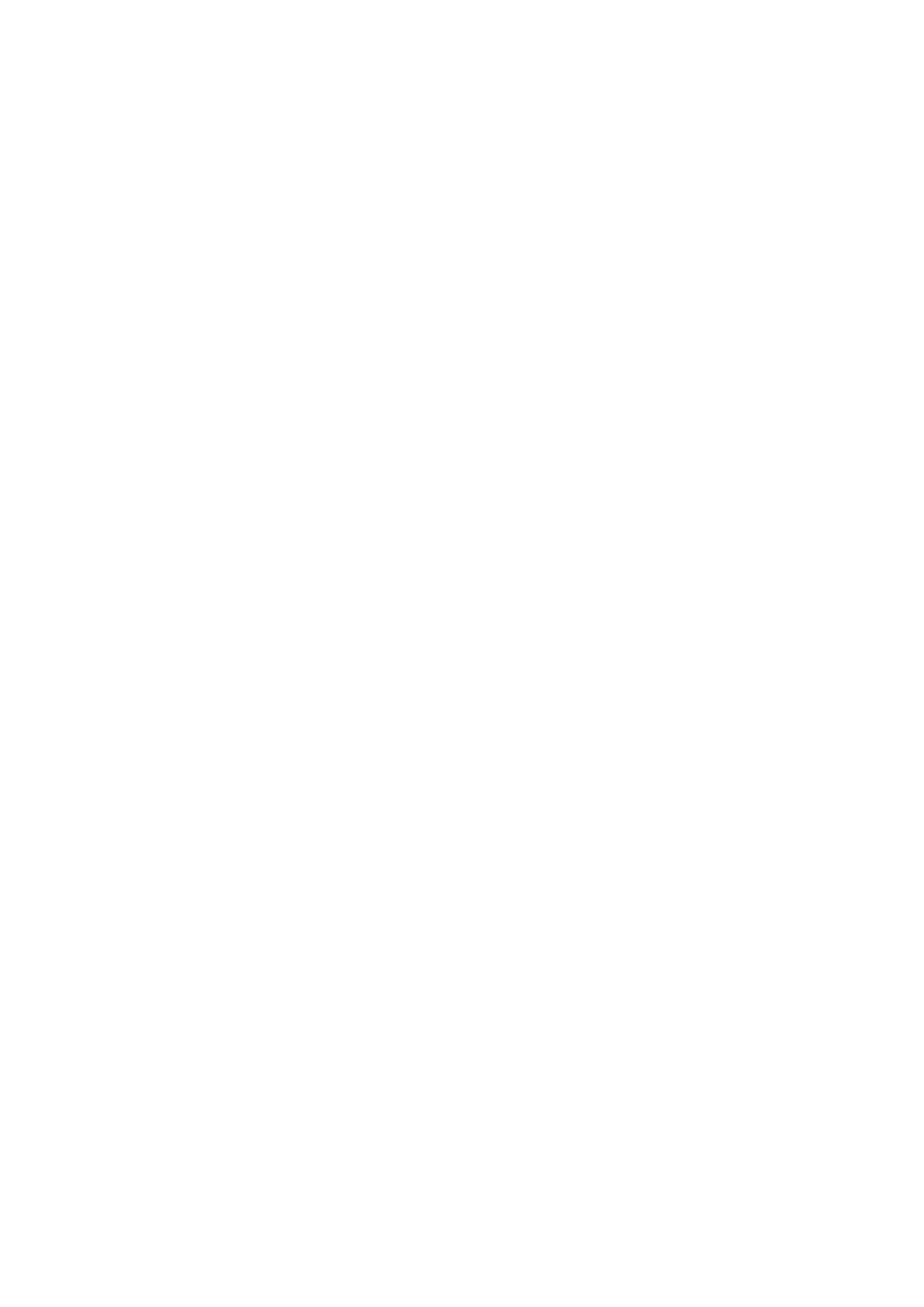# **TABLE OF CONTENTS**

|       | 1. The Applicant 4                                                                                                |    |  |
|-------|-------------------------------------------------------------------------------------------------------------------|----|--|
|       |                                                                                                                   |    |  |
|       |                                                                                                                   |    |  |
|       |                                                                                                                   |    |  |
|       | 1.4. Contact Person on behalf of applicant<br>4                                                                   |    |  |
|       |                                                                                                                   |    |  |
|       |                                                                                                                   |    |  |
|       | 2.1. A detailed description of the retail services for which a licence is sought ___________________ 6            |    |  |
|       |                                                                                                                   |    |  |
| 3.    |                                                                                                                   |    |  |
|       |                                                                                                                   |    |  |
|       | 3.2. Standard of honesty and integrity shown by officers and major shareholders (if<br>relevant) of the applicant |    |  |
|       |                                                                                                                   |    |  |
|       | 3.4. Names and addresses of major shareholders of applicant (not relevant for local council                       | 10 |  |
|       | 3.5. Details of the group members (not relevant for local council applicants) _________                           | 11 |  |
|       |                                                                                                                   | 11 |  |
|       | 3.7. Financial resources available to the applicant_____________________________                                  | 12 |  |
|       | 3.8. Human resources available to the applicant ________________________________                                  | 12 |  |
|       | 3.9. Technical resources available to the applicant ____________________________                                  | 13 |  |
| 3.10. |                                                                                                                   | 19 |  |
| 3.11. |                                                                                                                   | 20 |  |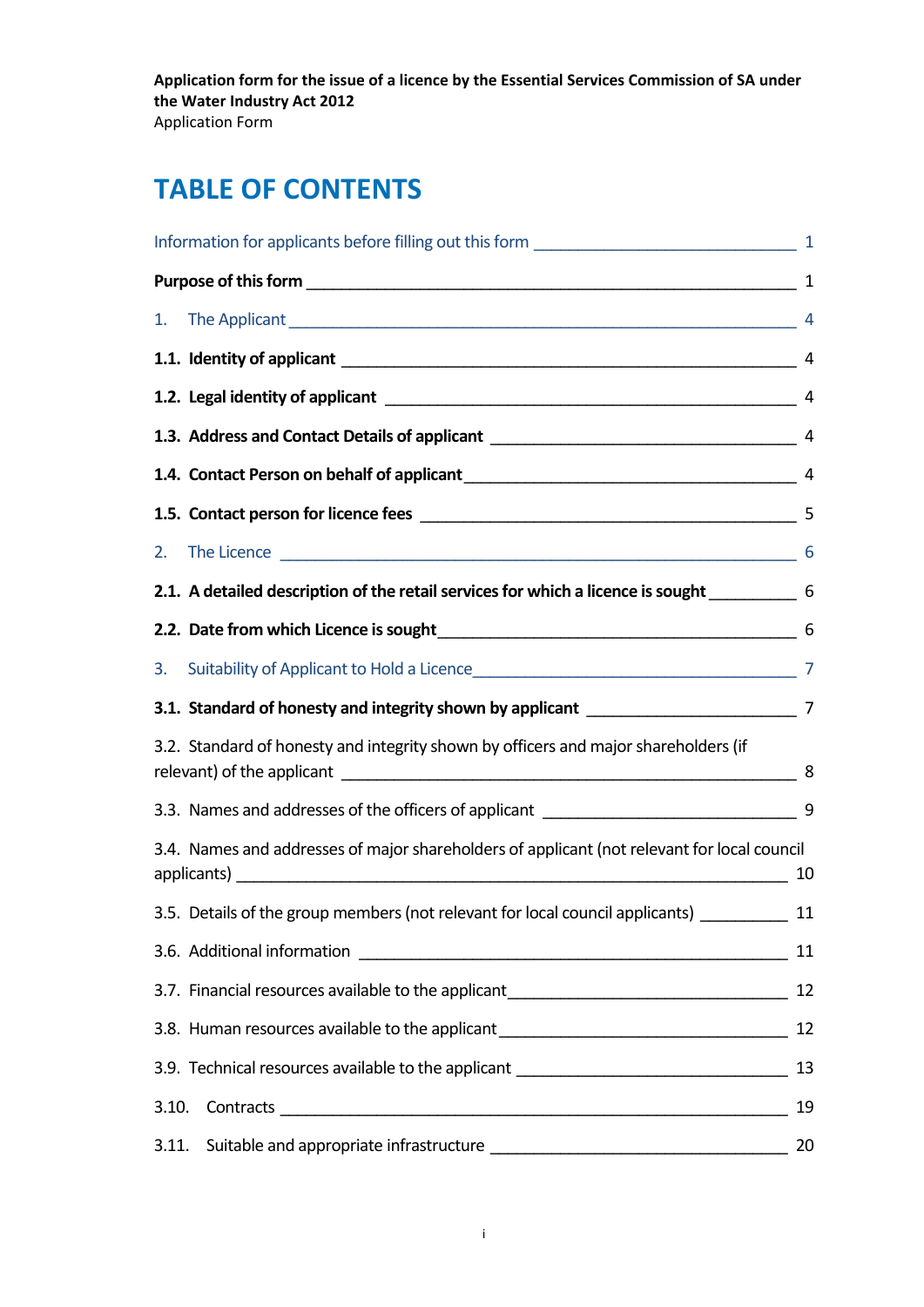Application Form

| 3.13. Licences held by the applicant in other Australian jurisdictions __________              | 24 |
|------------------------------------------------------------------------------------------------|----|
| 3.14. Previous unsuccessful licence applications in other Australian jurisdictions             | 24 |
| 3.15. Licences held by associates of the applicant _____________________________               | 24 |
|                                                                                                | 25 |
|                                                                                                | 25 |
| 4. Factors specified in the Essential Services Commission Act 2002 ________________________ 26 |    |
| 5. Application Fees                                                                            | 27 |
|                                                                                                | 28 |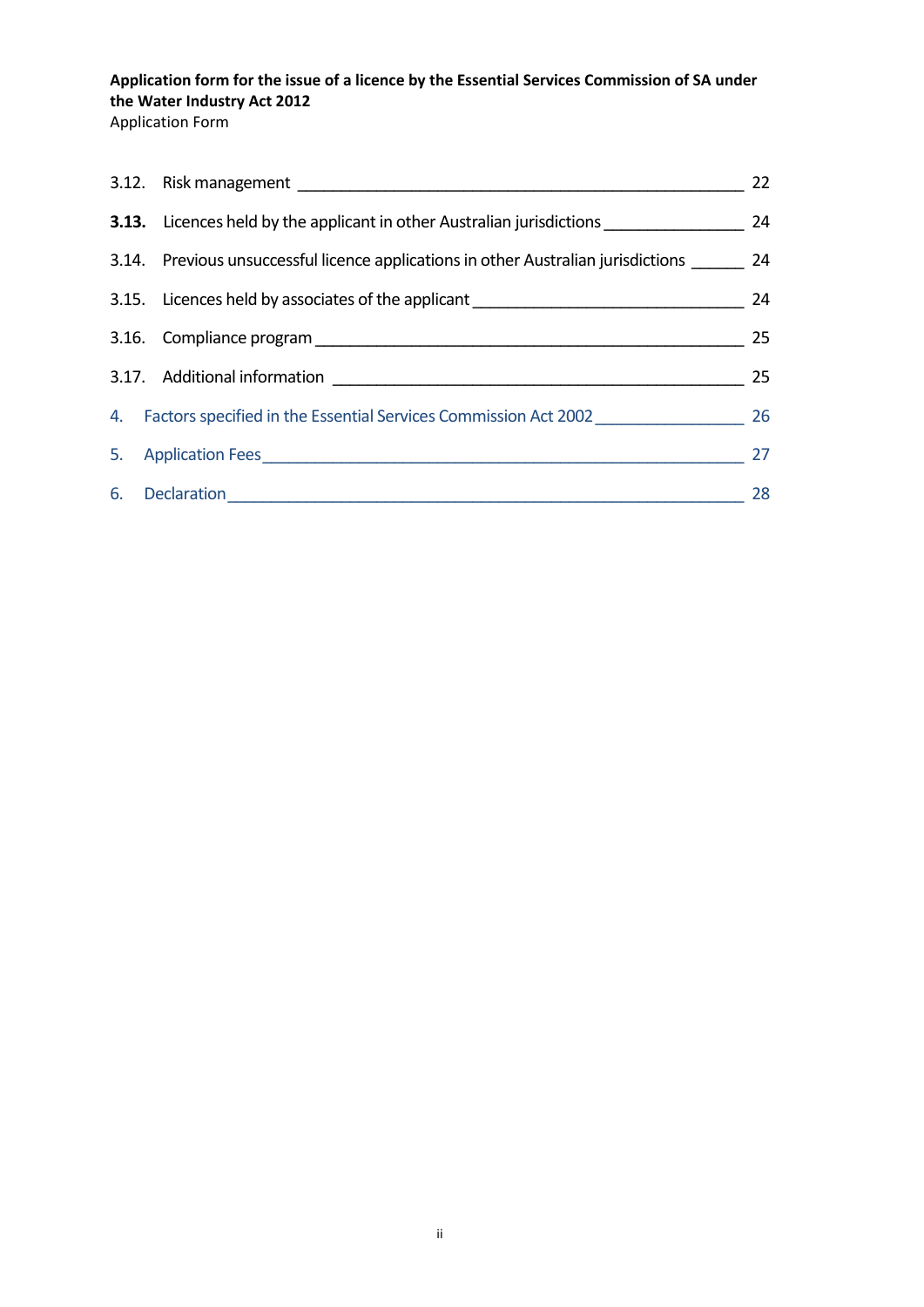# INFORMATION FOR APPLICANTS BEFORE FILLING OUT THIS FORM

## *Purpose of this form*

This form is to be completed by persons making an application to the Essential Services Commission of South Australia (the **Commission**) for the issue of a licence to provide a retail service (or undertake any other activity for which a licence is required by the regulations) in the water industry in South Australia.

The Commission may consider joint applications from two or more persons who wish to hold a licence jointly. Persons making joint applications must ensure that each of the applicants completes a separate application form together with a covering letter explaining that the application is for a licence to be jointly held.

### *Basis for this form*

Section 19(1) of the Water Industry Act 2012 (the Act) provides that an application for the issue of a licence must be made to the Commission in a form approved by the Commission. This is the form approved by the Commission.

### *Use of this form and applicant's responsibility*

For the purpose of this application form, a reference to the term "Officer" include the applicant's directors and secretary, and/or other persons who make or participate in making decisions that affect a substantial part of the business of the applicant (e.g. Chief Executive Officer, Chief Financial Officer, General Manager etc.).

Applicants should list the information requested in the spaces provided in this form and enclose additional information when required. Applicants must take all reasonable steps to ensure the information provided in the application form is complete, true and correct and are required to make a declaration to that effect. Failure to disclose information or misrepresent any matter relevant to such information may result in a licence not being issued or in the suspension or cancellation of a licence at a later time.

Applicants are responsible for providing the Commission with current, accurate and relevant information. This will ensure that the application is processed promptly and without delay. All applications are assessed on a case-by-case basis. If insufficient information is provided with an application, the Commission will request additional information to be submitted before the application is considered further. This may cause delays in the assessment of the application.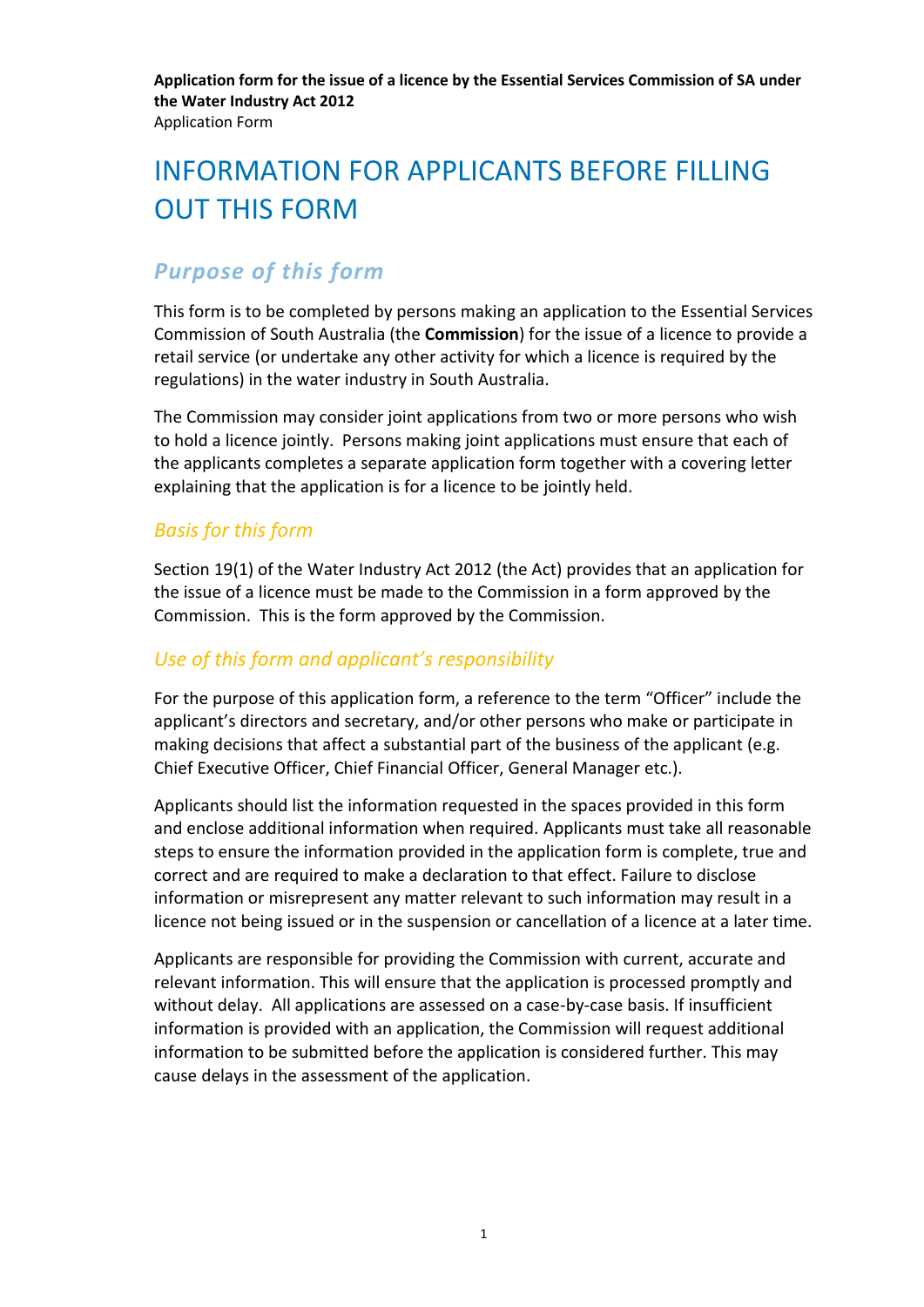### *Prior reading*

It is essential that licence applicants read the Commission's Water Bulletin – "Licensing Arrangements for the Water Industry" before they fill out this form. This Bulletin is available on the Commission's website [www.escosa.sa.gov.au](http://www.escosa.sa.gov.au/) under water/licensing. Applicants should also familiarise themselves with the regulatory obligations set out in the Act and the Water Retail Code that will apply to entities that provide retail services.

#### *Licence conditions*

Section 25 of the Act requires the Commission to impose certain conditions in licences. The Commission strongly recommends that applicants review these mandatory conditions. Applicants must be familiar with the relevant conditions and be confident that they can comply with the conditions. The Commission will have regard to the scale and nature of the operations undertaken by an applicant in imposing these conditions and will be available to consult with an applicant in this regard.

### *Consultation and Confidentiality*

The Commission will consult with relevant government, industry and consumer groups in the conduct of its licensing functions through a public consultation process. Consequently, applications and/or supporting information will be made available on the Commission's website and in hard copy from the Commission's office for this purpose.

If applicants believe that they are providing confidential information when completing this form they should write "this information is confidential" after any such information. It is the applicant's responsibility to ensure this is clearly highlighted on the form. Applicants should also provide a 'non-confidential' version of the form capable of publication on the Commission's website.

The Commission will use information supplied in applications and in support of applications in accordance with the requirements of Part 5 of the Essential Services Commission Act 2002. Applicants claiming confidentiality are encourage to familiarise themselves with Part 5. Applicants should note that the Commission may be required to disclose confidential information in some circumstances.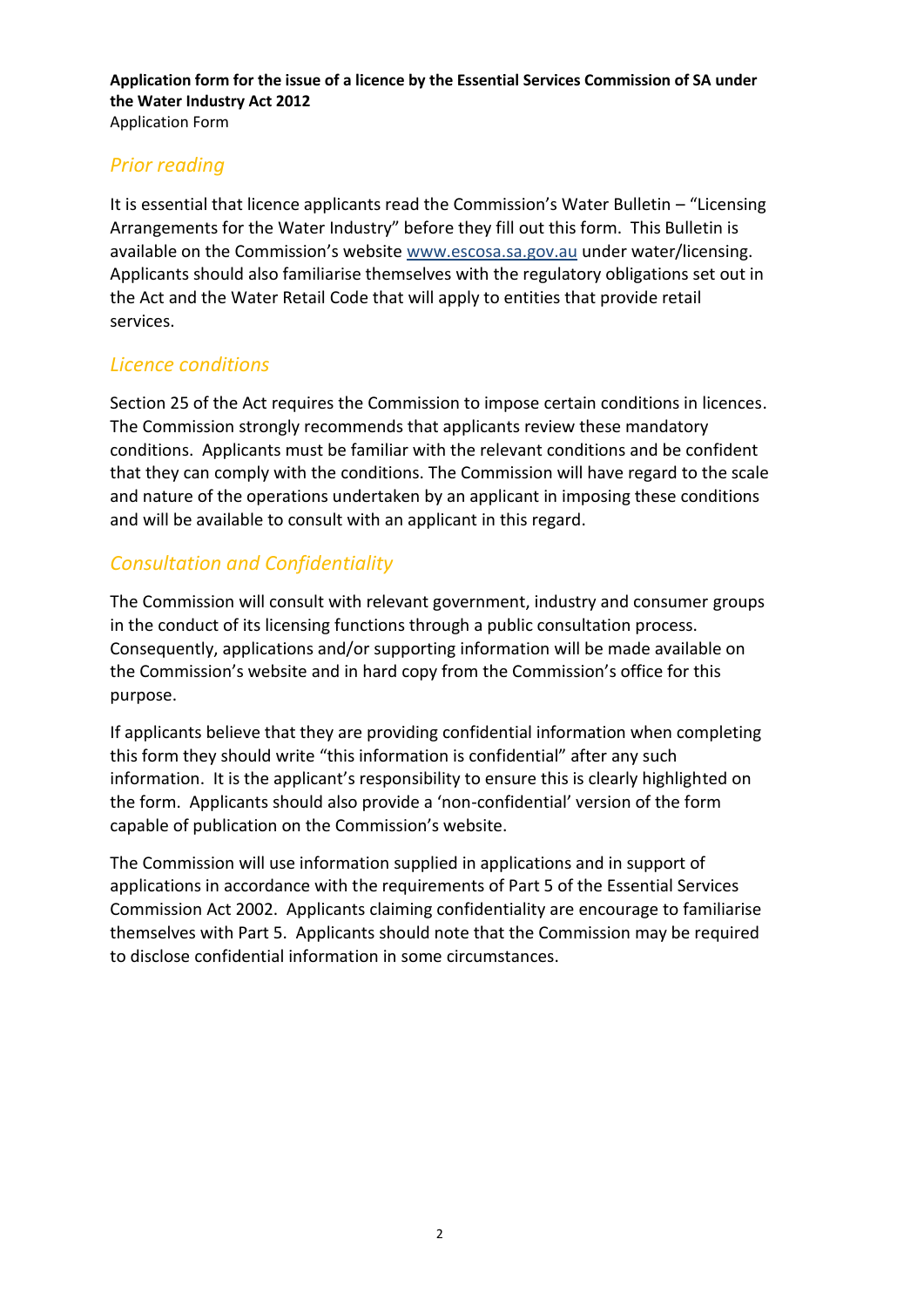#### *How to lodge an application*

Applicants should send their completed application form in writing and electronically.

In writing to: Essential Services Commission of SA GPO Box 2605 Adelaide SA 5001

Electronically to: [licensing@escosa.sa.gov.au](mailto:licensing@escosa.sa.gov.au)

#### *Application fee*

Applicants must also enclose an application fee (which is to be set by the Treasurer) with their application. This fee must be received by the Commission in cleared funds before it can commence assessing an application.

### *Annual licence fee*

Holding a licence incurs an annual licence fee. The licence fees are set by the Treasurer, however, are collected by the Commission. At annual intervals, the Commission, on behalf of the Department of Treasury and Finance, will send to each licensee an invoice for the relevant annual licence fee. Licence fees are to be paid on receipt of an invoice via one of the payment options set out in the invoice.

A licence cannot be issued until the first annual licence fee has been paid.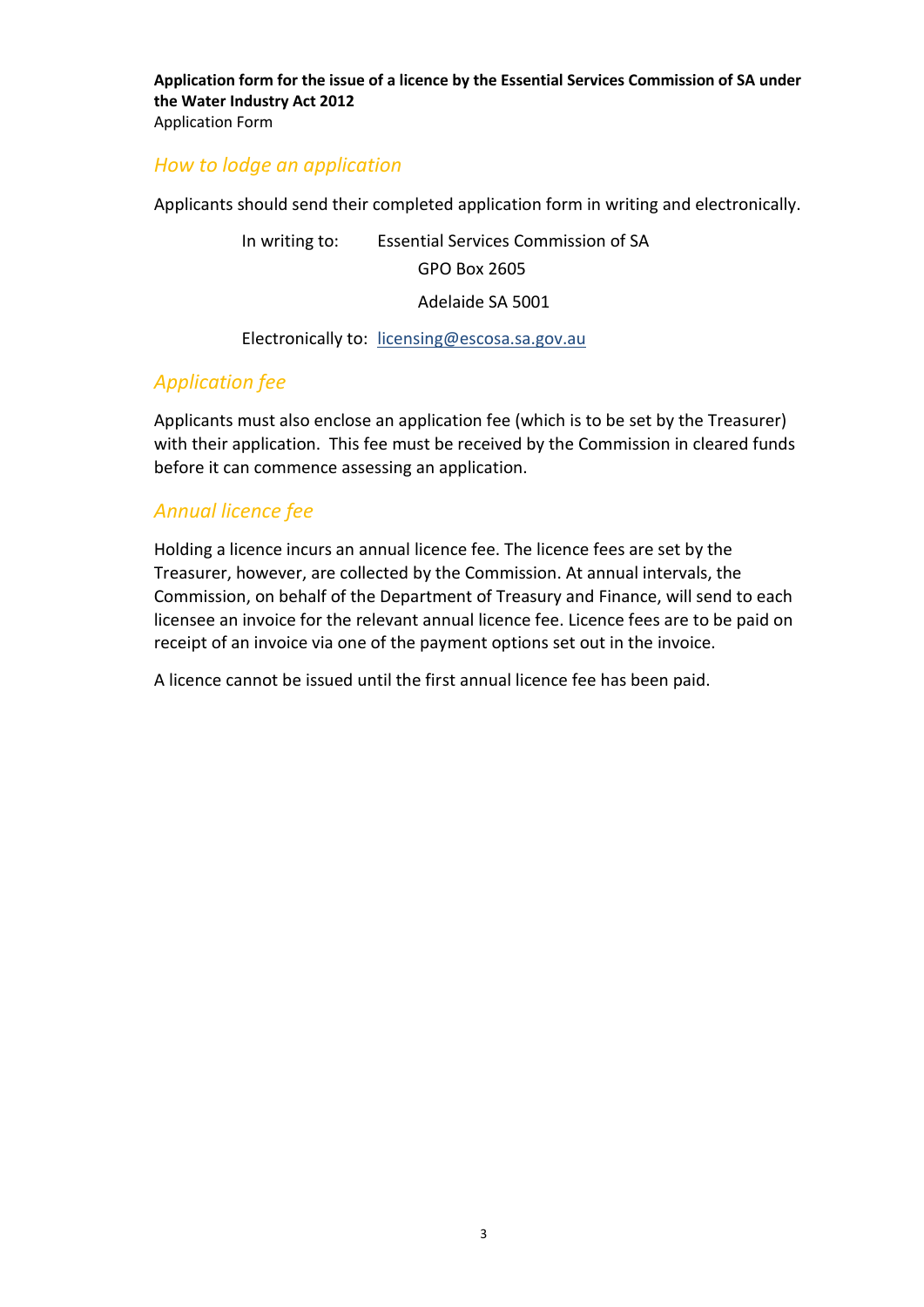Application Form

# 1. THE APPLICANT

Applicants must answer all questions in this section.

### *1.1. Identity of applicant*

State the full name of the applicant. The applicant should be the person/entity that will be providing a retail service (e.g. retail or distribution operations etc). The Commission can also consider joint applications from two or more persons who wish to jointly hold the licence. Joint applicants should each complete an application form, and submit their application forms at the same time, with a covering letter explaining that a joint application is being made.

**Enwave Tonsley Pty Ltd**

# *1.2. Legal identity of applicant*

**Level 22, 135 King Street, Sydney**

Provide information about the applicant, (i.e. whether the applicant is a natural person, proprietary limited or public company, partnership or local government body etc). If the applicant is a body corporate, please also state the jurisdiction in which the applicant is registered, and the applicant's ABN/ACN.

**Enwave Tonsley Pty Ltd, ACN 623 288 175, incorporated in Victoria**

# *1.3. Address and Contact Details of applicant*

**Business Address:**

| State:                                                    | <b>NSW</b> | Post Code: 2000 |  |  |
|-----------------------------------------------------------|------------|-----------------|--|--|
| <b>Postal Address (if different to Business Address):</b> |            |                 |  |  |
| Level 13, 15 Blue Street, North Sydney                    |            |                 |  |  |
| State:                                                    | <b>NSW</b> | Post Code: 2060 |  |  |

# *1.4. Contact Person on behalf of applicant*

The full name, title and contact details of a person to whom the Commission can direct enquiries and correspondence about the application**.** 

#### **Full Name: Cameron Renwick Evans**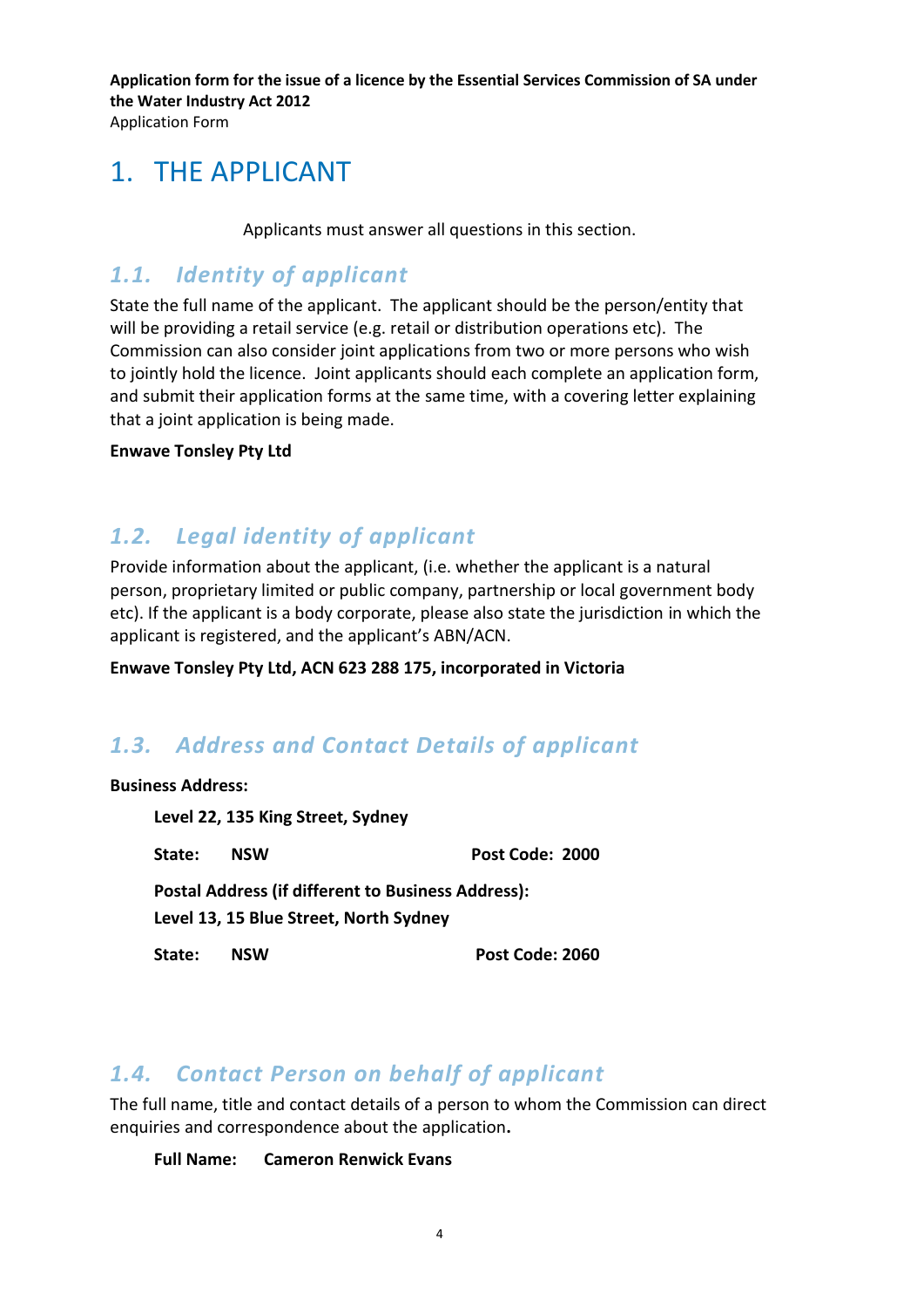**Title: Chief Executive Officer Business Address: Level 13, 15 Blue Street, North Sydney State: NSW Post Code: 2060 Postal Address (if different to above): State: Post Code:**

### *1.5. Contact person for licence fees*

The full name or title of the person to whom the Commission can direct enquiries and correspondence about licence fees.

**Full Name: Adam Michael McCall Title: Chief Financial Officer Business Address: Level 13, 15 Blue Street, North Sydney State: NSW Post Code: 2060 Postal Address (if different to above):** State: Post Code: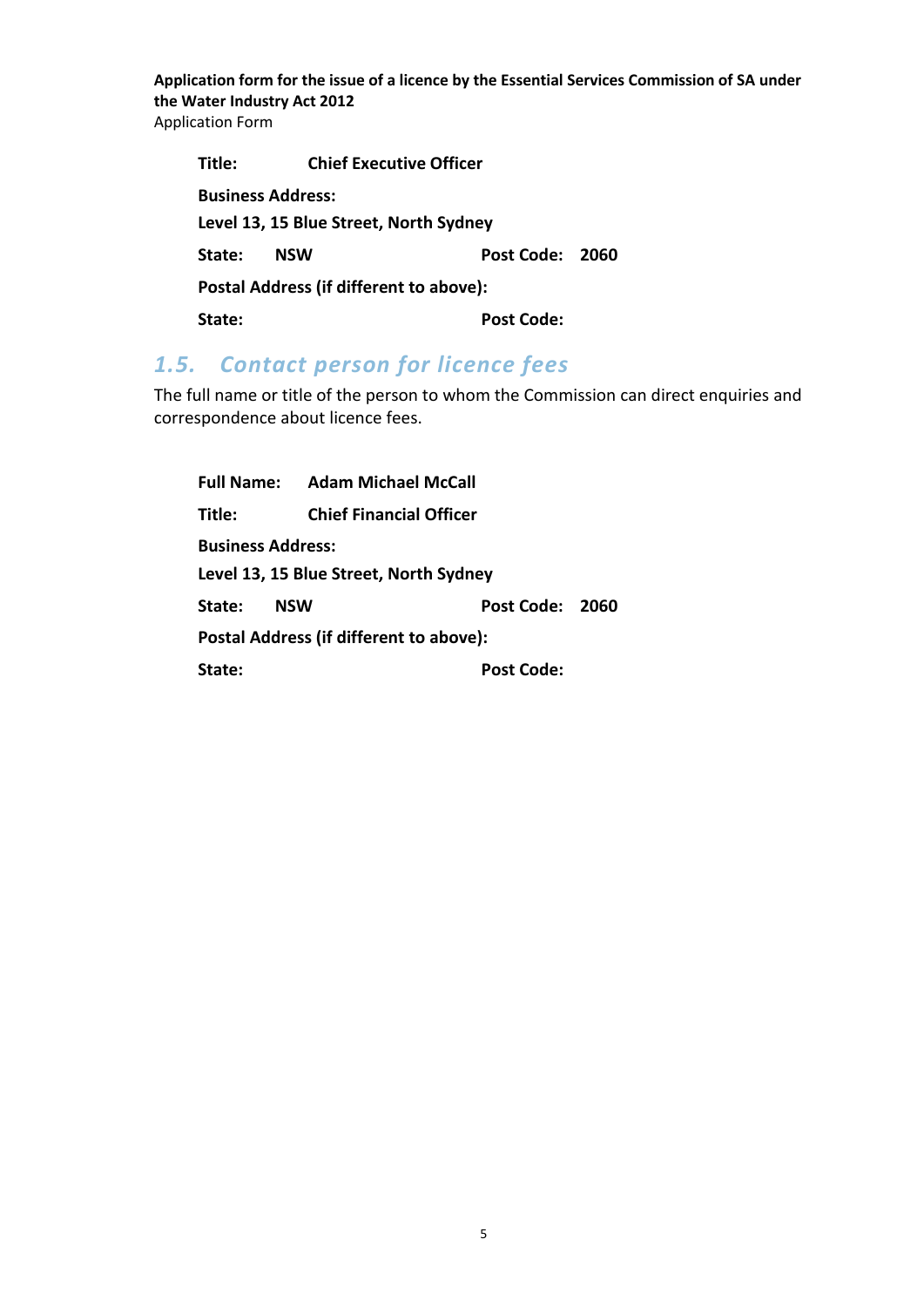# 2. THE LICENCE

Applicants must answer all questions in this section.

# *2.1.A detailed description of the retail services for which a licence is sought*

For example: Water: drinking- residential and/or non-residential; Water: non-drinking – residential and/or non-residential; Sewerage: residential and/or non-residential; and Sewerage – trade waste – non-residential.

Applicants should provide detailed information in respect of where the retail services will be provided and to whom (i.e. type and number of customers)

**Enwave Tonsley is seeking a licence to provide recycled non-drinking water to both residential and commercial customers at the Tonsley Innovation District, 1284 South Road, Clovelly Park, South Australia 5042 (Tonsley Water Network)**

**The Tonsley Water Network will supply approximately 850 customers and 20 commercial customers.**

# *2.2. Date from which Licence is sought*

If the applicant seeks to have the licence issued by a certain date, provide this date. Please note that the Commission does not undertake to issue the licence by this date. Applicants should usually allow the Commission a minimum of twelve weeks to consider an application, as a public consultation period of several weeks forms part of the Commission's consideration of licence applications.

**As soon as possible.**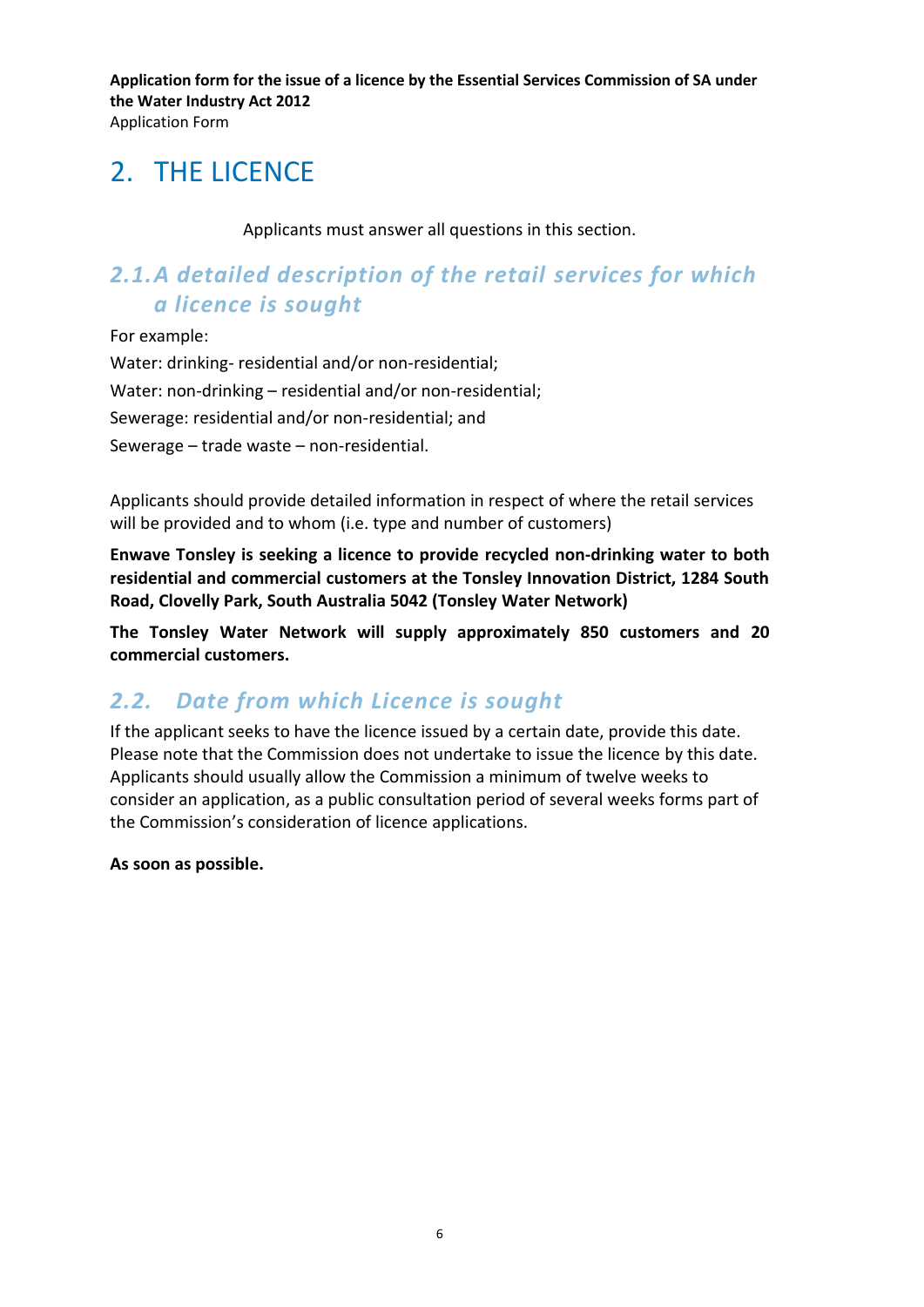Application Form

# 3. SUITABILITY OF APPLICANT TO HOLD A LICENCE

Applicants must answer all questions in this section.

# *3.1. Standard of honesty and integrity shown by applicant*

In deciding whether the applicant is a suitable person to hold a licence, the Commission may:

- consider the applicant's previous commercial and other dealings, and
- the standard of honesty and integrity shown in those dealings.

Please provide information that will assist the Commission in its consideration of this matter. If the applicant:

• has been found guilty of any criminal offence,

• has been successfully prosecuted under any Territory, State or Commonwealth legislation (such as the Australian Securities and Investments Commission Act 2001 or the Competition and Consumer Act 2010); or

- has been the subject of disciplinary action,
- details of such matters must be disclosed.

Failure to disclose such information or misrepresent any matter relevant to such information may result in the cancellation of a licence.

The Commission may use the service of an external expert to assist with the assessment of the applicant's standard of honesty and integrity.

**Enwave Tonsley Pty Ltd is part of the Enwave Australia group, which is part of the Brookfield Infrastructure Group (including the New York Stock Exchange and Toronto Stock Exchange listed Brookfield Infrastructure Partners L.P.), one of the largest owners and operators of global infrastructure networks which facilitate the movement and storage of energy, water, freight, passengers and data.** 

**All employees are required to comply with the Code of Business Conduct and Ethics, and the Anti-Bribery and Corruption Policy of Brookfield Asset Management Inc. (Brookfield), which employs over 70,000 people in more than 30 countries.** 

**Throughout its operations, Brookfield is committed to environmental social and governance practices that have a positive impact on the communities in which it operates.** 

**These principles and associated practices ensure that Brookfield manages its investments with integrity, balancing economic goals with good corporate citizenship, and include the following:**

**- Ensuring the well-being and safety of employees.**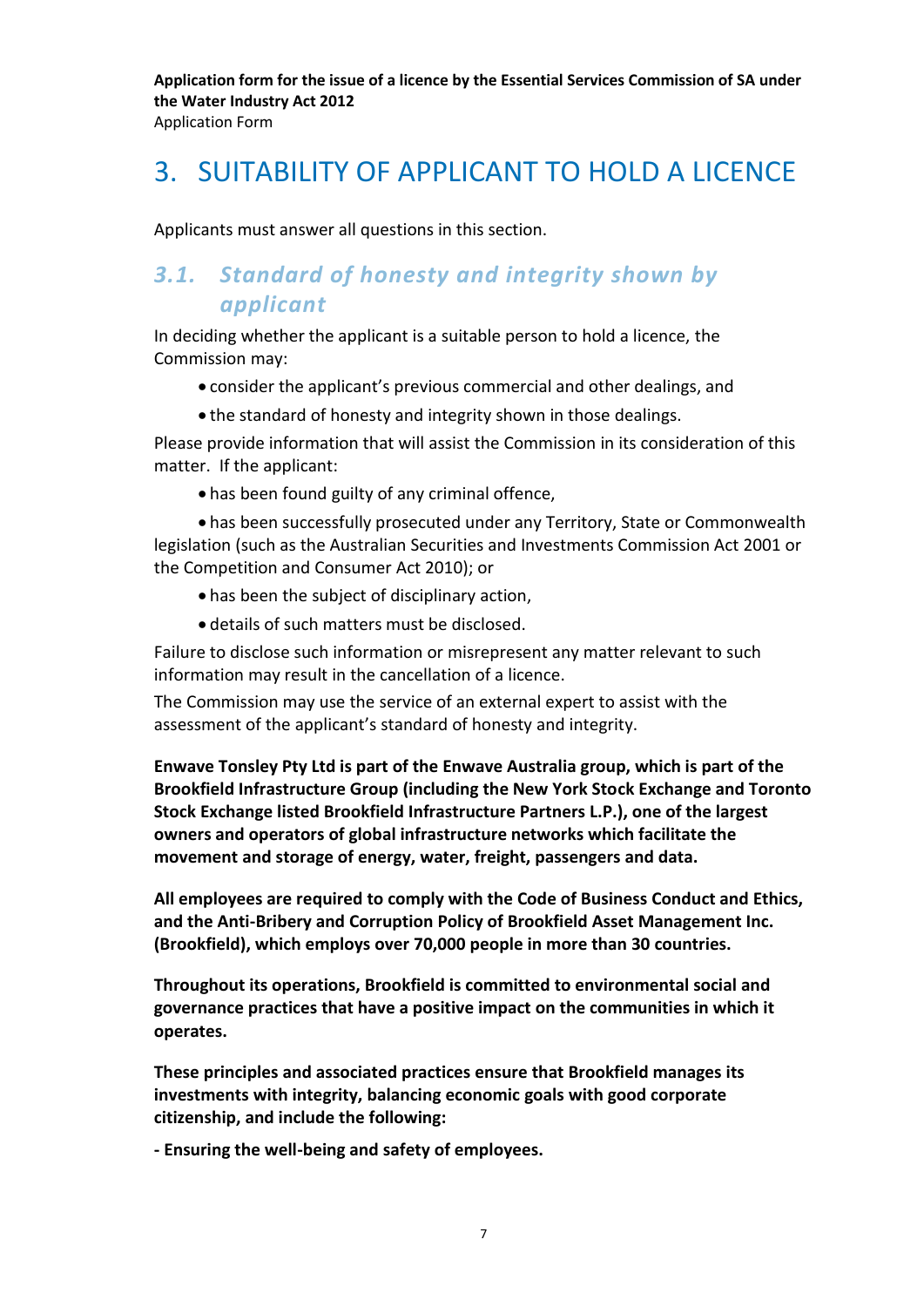- **- Being good stewards in the communities in which we operate.**
- **- Mitigating the impact of our operations on the environment.**

**- Conducting business according to the highest ethical and legal/regulatory standards.**

**Enwave Tonsley has not been found guilty of any criminal offence, nor been successfully prosecuted under any Territory, State or Commonwealth legislation, and is not and has not been the subject of any administrative or legal actions in relation to an authorisation, authority, or licence in any industry.**

### *3.2. Standard of honesty and integrity shown by officers and major shareholders (if relevant) of the applicant*

Applicants should address responses to this question in the same manner as 3.1 above.

**See section 3.1, together with the following attachments:**

**- Attachment A – Environmental, Social and Governance at Brookfield (ESG at Brookfield)**

**- Attachment B – Code of Business Conduct and Ethics (Code of Conduct)**

**- Attachment C – Anti-Bribery & Corruption Policy**

**As noted in the ESG at Brookfield, Brookfield's governance framework for portfolio companies (such as the companies in the Enwave Australia group) includes three noteworthy components that reflect its high standards:**

**- adoption of the Code of Conduct;**

**- a zero tolerance approach to bribery; and**

**- every portfolio company to have a whistle-blower hotline in operation within 6 months of acquisition.**

**The officers and major shareholders of Enwave Tonsley, Enwave Australia and Brookfield have not been found guilty of any criminal offence, nor been successfully prosecuted under any Territory, State or Commonwealth legislation, and is not and has not been the subject of any administrative or legal actions in relation to an authorisation, authority, or licence in any industry.**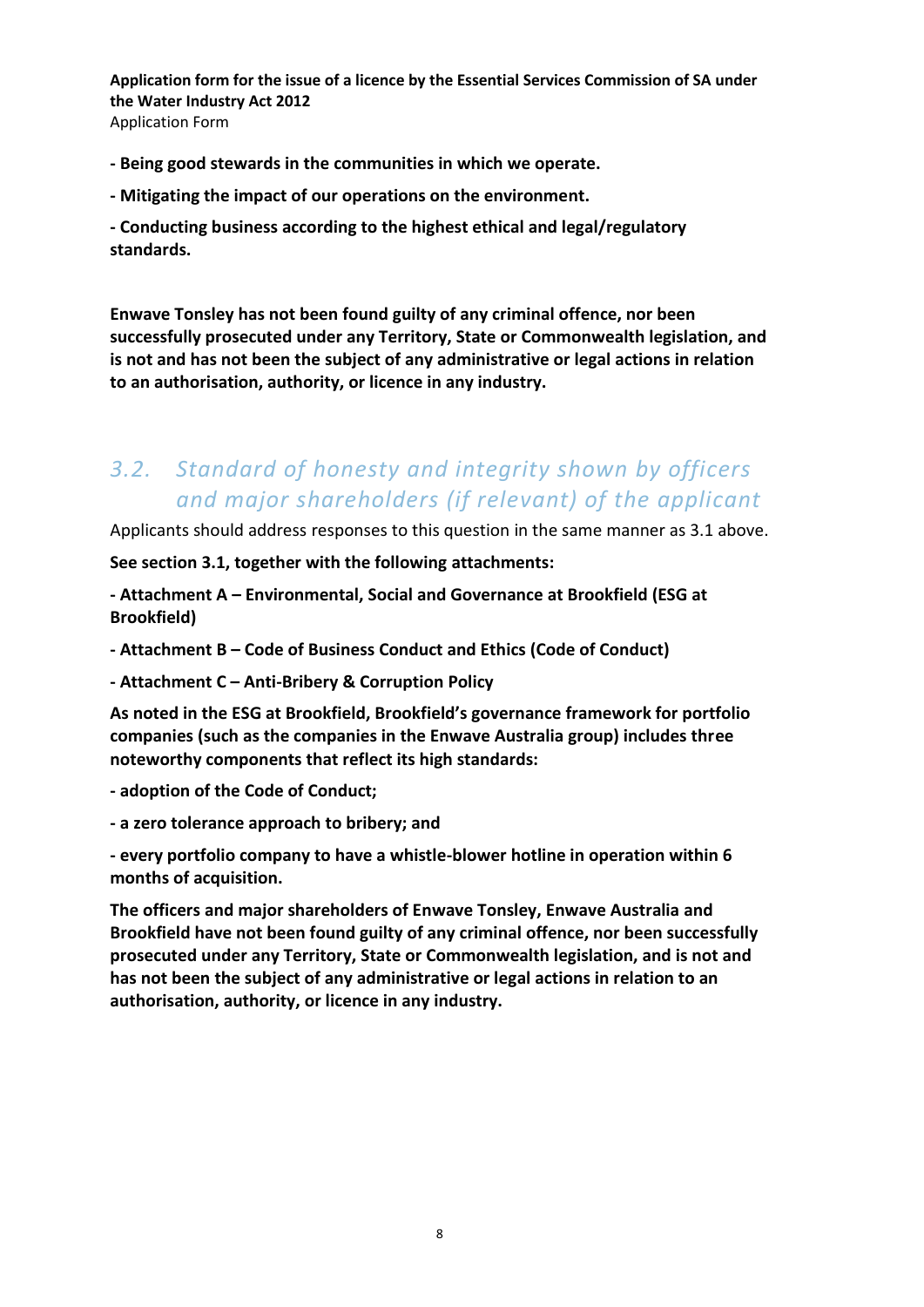# *3.3.Names and addresses of the officers of applicant*

State the names and addresses of the officers of the applicant. "Officers" of the applicant include the applicant's directors and secretary, or other persons who make or participate in making decisions that affect a substantial part of the business or operations of the applicant that will be licensed.

**Full Name: Cameron Renwick Evans**

**Office Held: Director, Enwave Tonsley Pty Ltd and Enwave Australia Pty Ltd and Chief Executive Officer, Enwave Australia Pty Ltd and Enwave Australia Holdings Pty Ltd**

**Business Address: Level 22, 135 King Street, Sydney**

**State: NSW Post Code: 2000**

**Full Name: Murray Christopher Cook**

**Office Held: Director, Enwave Tonsley Pty Ltd, Enwave Australia Pty Ltd and Enwave Australia Holdings Pty Ltd (and Vice President, Operations, Brookfield Infrastructure Group)**

**Business Address: Level 22, 135 King Street, Sydney**

**State: NSW Post Code: 2000**

**Full Name: Richard James Sheather**

**Tonsley Pty Ltd Business Address: Level 13, 15 Blue Street, North Sydney**

**State: NSW Post Code: 2060**

**Full Name: Michael John Ryan**

**Office Held: Company Secretary, Enwave Tonsley Pty Ltd and Enwave Australia Pty Ltd (Managing Director, Brookfield Infrastructure) Business Address: Level 22, 135 King Street, Sydney**

**State: NSW Post Code: 2000**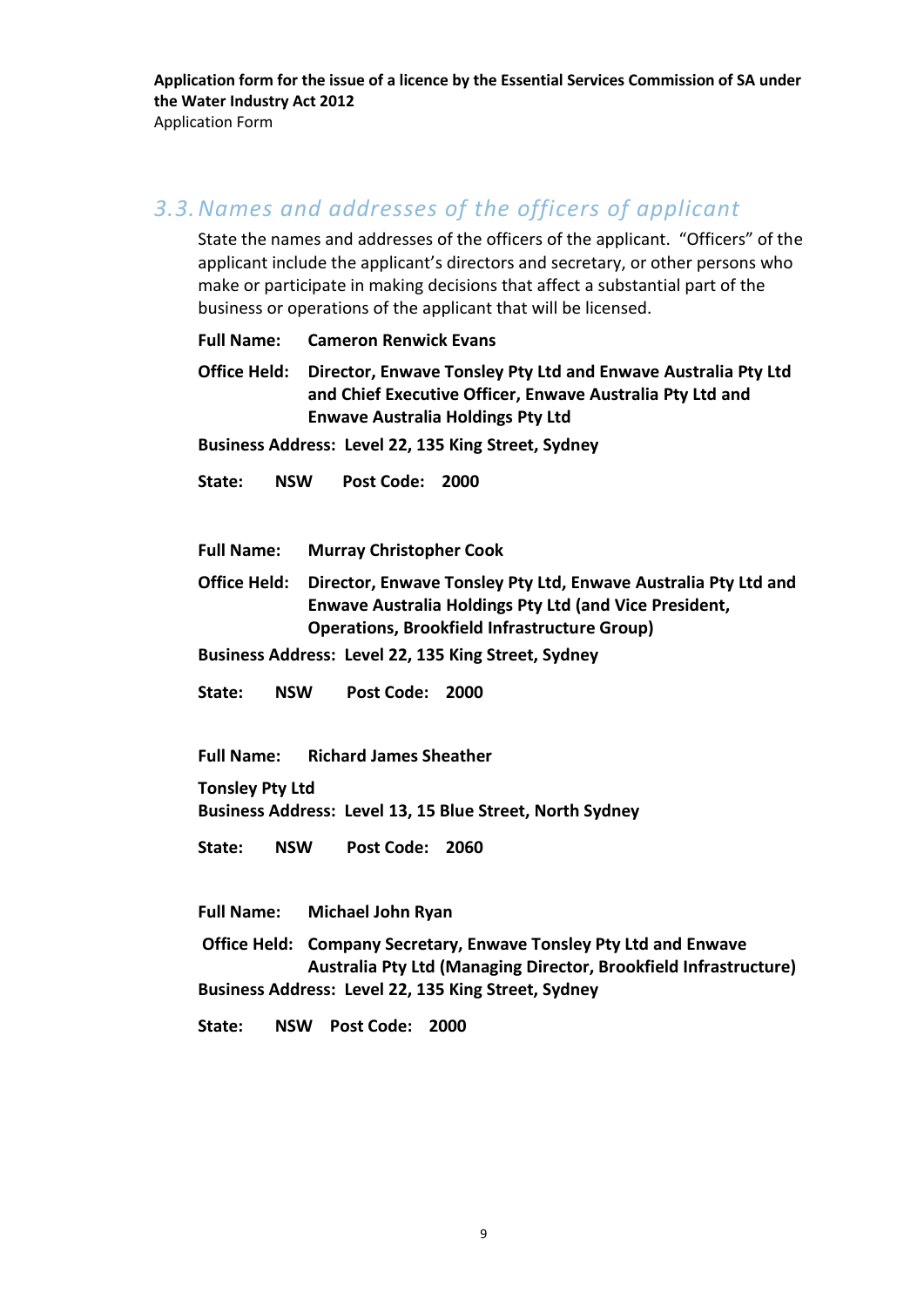**Full Name: Kathryn Ann Howe Office Held: Company Secretary, Enwave Tonsley Pty Ltd and Enwave Australia Pty Ltd (Director/Company Secretary Infrastructure, Brookfield Asset Management) Business Address: Level 22, 135 King Street, Sydney State: NSW Post Code: 2000 Full Name: Adam Michael McCall Office Held: Chief Financial Officer Business Address: Level 13, 15 Blue Street, North Sydney State: NSW Post Code: 2060 Full Name: Simon Himson** 

**Office Held: Chief Operating Officer**

**Business Address: 95 Albert Rd, Moonah**

**State: TAS Post Code: 7009**

**Full Name: Dean Robert Moore Office Held: Projects Delivery Manager Business Address: Level 13, 15 Blue Street, North Sydney**

**State: NSW Post Code: 2060**

**Full Name: Fraser Andrew Kirkpatrick Office Held: Operations Manager, Australia Business Address: Level 13, 15 Blue Street, North Sydney State: NSW Post Code: 2060**

# *3.4. Names and addresses of major shareholders of applicant (not relevant for local council applicants)*

State the full names and addresses of the major shareholders of the applicant.

**Full Name: Enwave Australia Pty Ltd, ACN 147 370 527**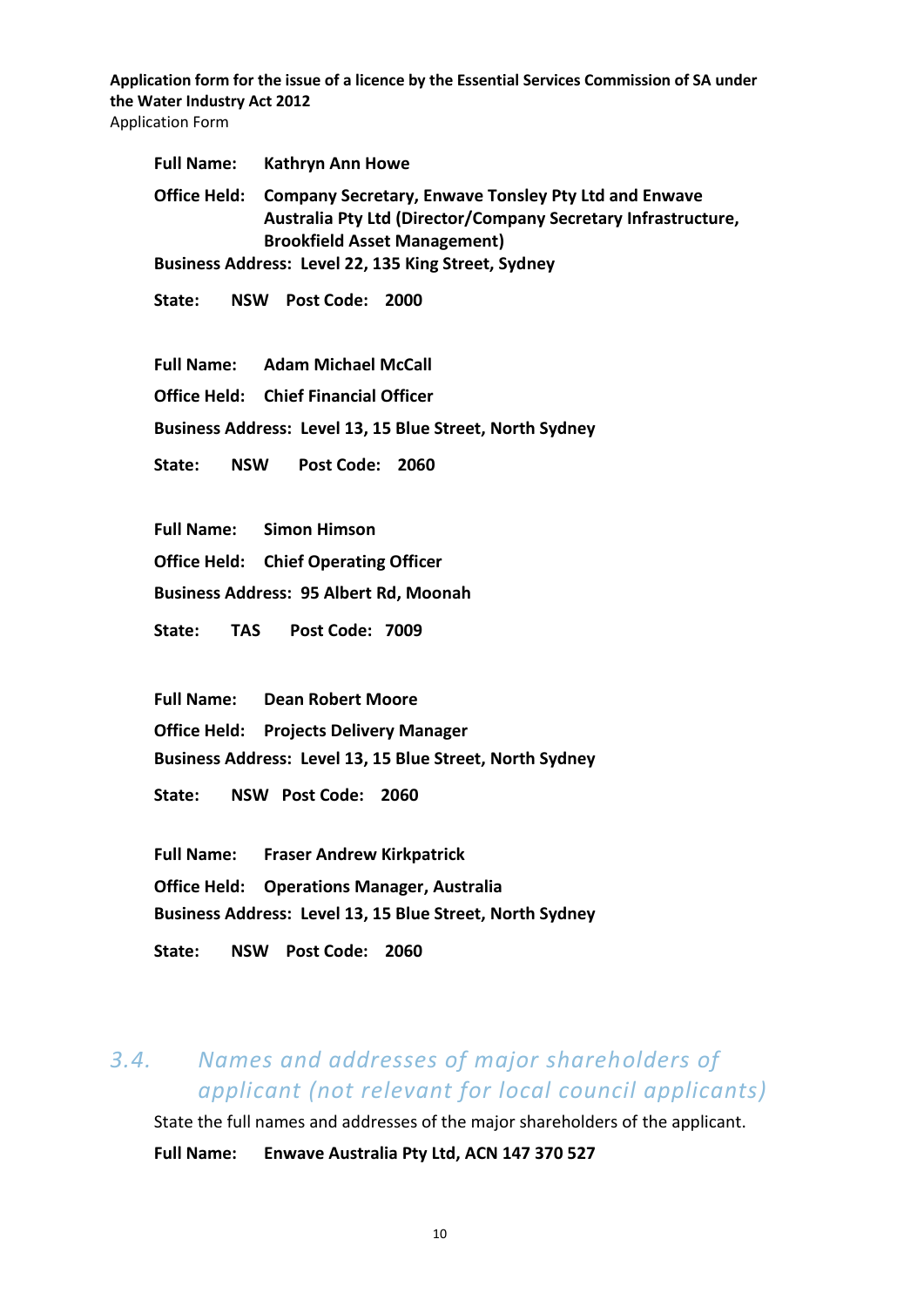Application Form

**Address: Level 22, 135 King Street, Sydney State: NSW Post Code: 2000**

# *3.5. Details of the group members (not relevant for local council applicants)*

This is information about entities controlled by the applicant, or by the ultimate parent entity of the applicant (if applicable).

**Enwave Tonsley Pty Ltd is a wholly owned subsidiary of Enwave Australia Pty Ltd (formerly Enwave Energy Pty Ltd), which is owned by Enwave Australia Holdings Pty Ltd (ACN 133 427 022) (formerly Enwave Australia Pty Ltd). Enwave Australia is part of the Brookfield Infrastructure Group.** 

**The ultimate parent entity of the applicant is Brookfield Infrastructure Partners L.P., a limited partnership incorporated in Bermuda and listed on the New York Stock Exchange and Toronto Stock Exchange.**

**The Enwave Australia Corporate Structure is included in this application (Attachment D)** 

# *3.6. Additional information*

Please answer the following questions.

Is the applicant a resident of, or does it have permanent establishment in, Australia? If the answer to this question is "no", please provide further details.

#### **Yes, the applicant is a resident of Australia.**

Is the applicant under external administration (as defined in the Corporations Act 2001) or under a similar form of administration under any laws applicable to it in any jurisdiction? If the answer to this question is "yes", please provide further details.

**No**

Is the applicant immune from suit in respect of the obligations under the Water Industry Act 2012? If the answer to this question is "yes", please provide further details.

**No**

Is the applicant capable of being sued in its own name in a court of Australia? If the answer to this question is "no", please provide further details

**Yes.**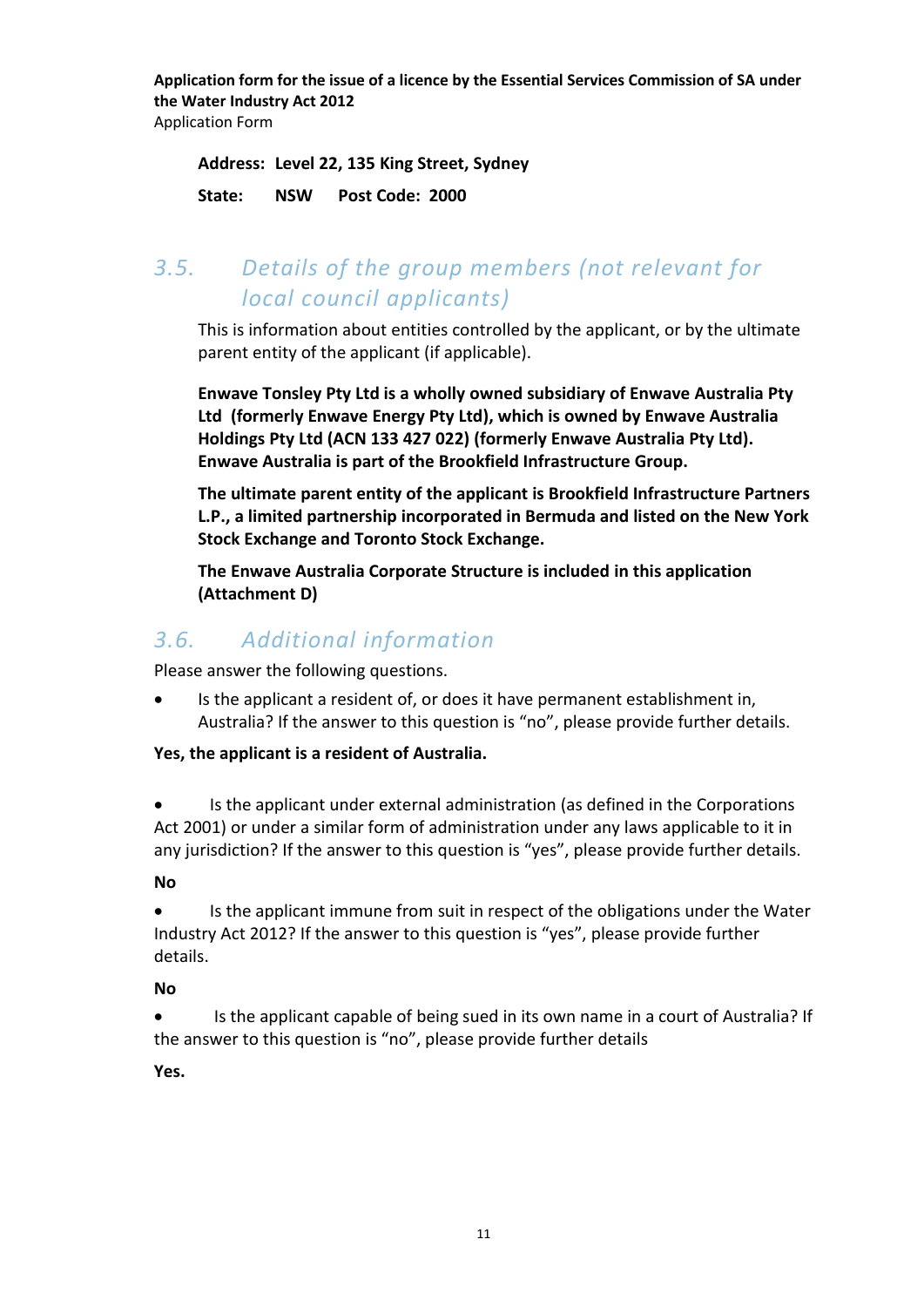# *3.7. Financial resources available to the applicant*

Provide information about the financial resources available to the applicant which provides sufficient evidence of the current and ongoing financial capacity of the applicant to effectively provide the relevant retail services (e.g. bank guarantees, credit history and business continuity arrangements).

If the applicant is a company, please enclose a copy of the audited (and Board approved) profit and loss statement and balance sheet for the previous two financial years, including the director's report and the audit opinion. If the applicant is a subsidiary company, please also provide a copy of the audited profit and loss statement and balance sheet of the applicant's parent company for the previous two financial years.

If an applicant is a local council, please enclose a copy of the audited profit and loss statement and balance sheet for the previous two financial years.

Applicants should also submit copies of business plans which detail the strategic direction of the applicant, including its objectives, identified opportunities in the market place and forecast results.

**Enwave Tonsley Pty Ltd (Enwave Tonsley) is a newly incorporated company and has not been required to prepare and lodge audited financial statement with the Australian Securities and Investments Commission (ASIC).** 

**To date, Enwave Tonsley's parent, Enwave Australia has been a small proprietary company and also not required to prepare and lodge audited financial statements with ASIC.** 

**Attached are Enwave Energy's (now Enwave Australia) and Enwave Australia's (now Enwave Australia Holdings) special purpose financial reports for the year ended 31 December 2017 (Attachment E).**

**Also attached is a copy of Enwave Energy's (now Enwave Australia's) Business Plan and associated memo from the Finance Manager to the Board. (Attachment F).**

# *3.8. Human resources available to the applicant*

Provide information about the human resources available to the applicant, for example, the number of employees and the experience of these employees in providing the services for which the licence is sought. If the applicant will employ contractor/s to assist with the licensed operations, please provide the name of that contractor/s, and details about the experience of the contractor/s in such operations and details of the processes in place to ensure the contractor/s will comply with the regulatory obligations imposed by the licence.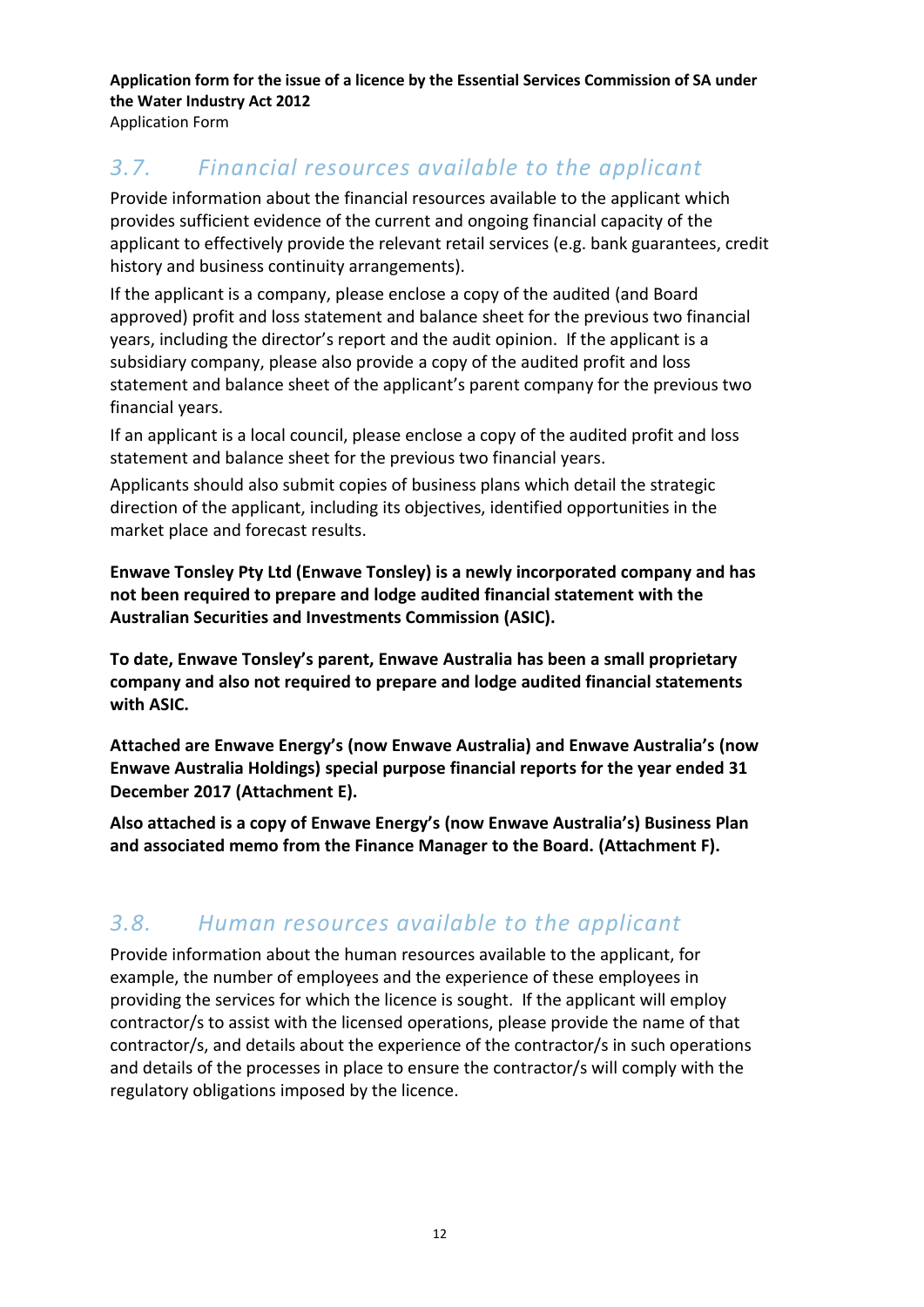**Biographical details of the Directors, Officers and Key Persons of Enwave are set out in Attachment G (1) together with details of the Key Persons of Permeate Partners Pty Ltd (ACN 130 112 257), who will be providing technical expertise for the design, construction, operations and maintenance of the Tonsley Water Network, which are set out in Attachment G (2).**

**Also included is the Enwave Organisational Chart (Attachment G (3)).**

### *3.9. Technical resources available to the applicant*

Applicants are asked to provide details about the availability of technical resources to be used in carrying out the services for which a licence is sought. The information should include details about the technically qualified staff available to the applicant and (if relevant) of experience gained in similar operations.

Applicants must also provide sufficient details of the systems and processes to be used to market and/or communicate with customers, to provide bills, to follow up payments and process customer move-ins and move-outs and deal with customer enquiries and complaints.

#### **Background**

**Enwave Tonsley has been selected by the South Australian Government to be the preferred supplier of utilities at Tonsley Innovation District (Tonsley). They were selected through a competitive tendering process and will be providing electricity (including generation), natural gas, recycled water and thermal hot and chilled water throughout Tonsley.** 

**Enwave has warranted in an agreement with Renewal SA that it is able and qualified to provide services (which include the development, operation and maintenance of a recycled water distribution network) and has access to all necessary resources to do so.**

#### **General**

**The Enwave Australia Group of companies (Enwave Group) collectively own and operate a number of networks throughout Australia (see section 3.17 for a comprehensive list of licences and authorisations) including thermal hot and chilled water plants and recycled water networks in New South Wales.**

**Enwave Group are experienced in customer management both as a retailer and network operator and are well versed in the philosophies and challenges involved in managing often complex energy and water solutions for retail and commercial customers.**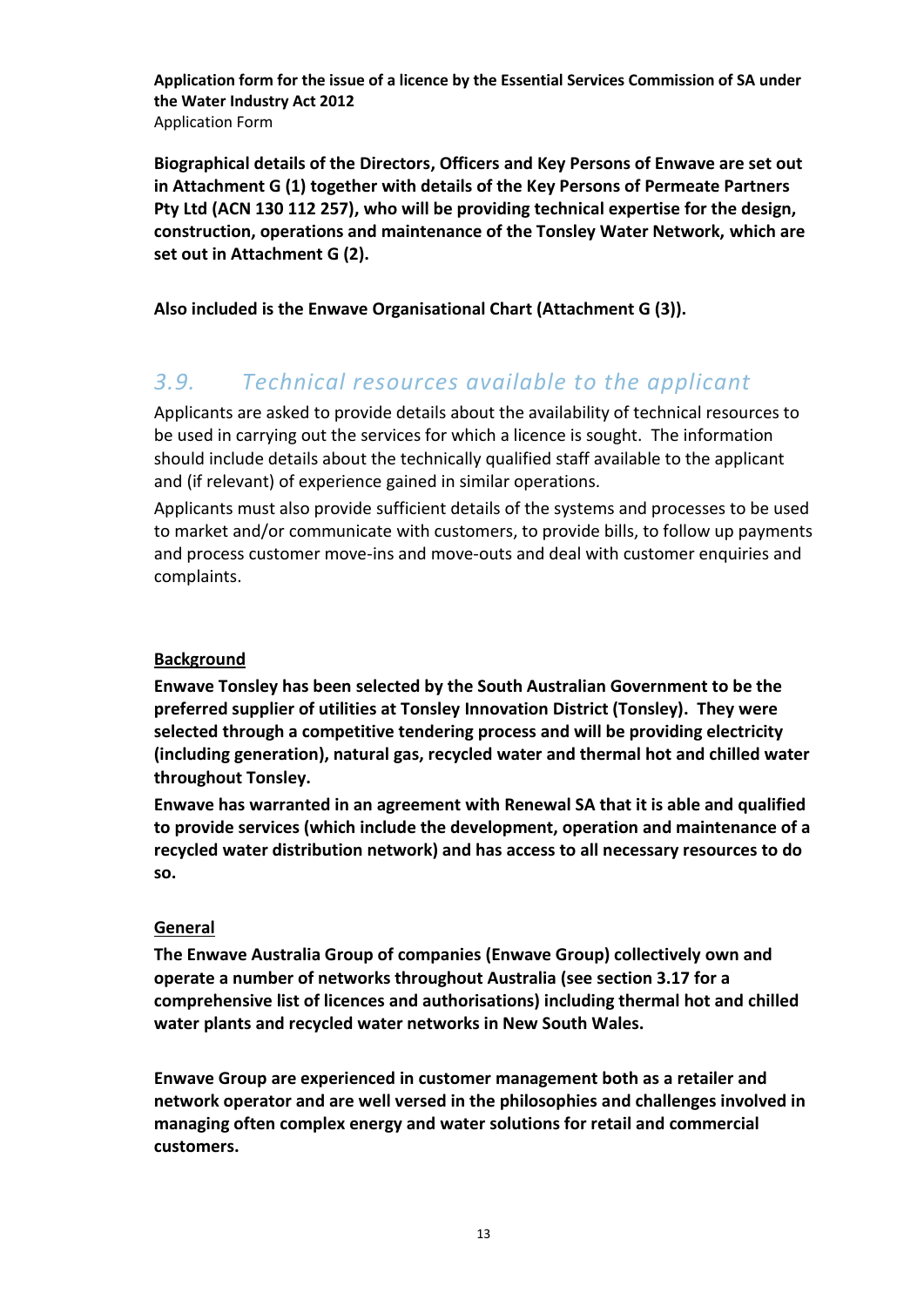**The Enwave Group includes teams who provide corporate service functions including Finance, Safety and Compliance, Asset and Engineering; and Human Services, IT and Corporate Services across the group. These services are provided to Enwave Tonsley.**

#### **Construction, Operations and Maintenance Capability**

**Enwave Tonsley has appointed a Plant Operations Manager who is located on-site with an office in the MAB (Tenancy D18 b) and is responsible for the day-to-day management and oversight of Enwave assets and utilities including of the Tonsley Water Network. The Plant Operations Manager will be responsible for engaging and overseeing performance by the contractors conducting operations and maintenance' service connections; meter reading and data collection; and ancillary network services.**

**Enwave Tonsley has also appointed a Construction Manager, on a 2 year contract, to oversee the initial construction work. The Construction Manager is responsible for engaging and overseeing performance by the contractors involved in the initial construction of the networks at Tonsley including the production of Inspection and Testing Plans (ITPs) and the commissioning of the networks.**

**Construction, operations and maintenance of the Tonsley Water Network will be undertaken by an experienced and competent contracting firm with demonstrated experience in delivering projects in a timely manner.** 

**Project Team Capabilities – The project team comprises: Project Manager, Plant Operations Manager, Construction Manager and Project Engineers. Additional contract specialists and support roles will be engaged as and when the work demands necessitate.** 

**All our employees are required to have suitable qualifications relevant to their position and duties. In addition, all employees receive regular training and maintain continuing education in their area of expertise. Enwave Tonsley has a company code of conduct that sets out acceptable behaviour and interaction with colleagues, customers and other external parties.** 

#### **Emergency Response Management**

**A call handling facility has been established to cater for all utilities and facilities at Tonsley. This service will provide 24/7 emergency response handling and tracking via the following key roles; Plant Operation Manager, Construction Manager, Duty Engineer, First Response Technician, Contracted service providers, Media Management specialists and Senior Management colleagues. Localised and broader industry support (i.e., mutual aid agreements) will be in place with the CFA, SES, and Marion City Council as well as other distribution companies within South Australia. The Emergency Response phone number will be broadly advertised and communicated within the appropriate brochures and retailer information packages.**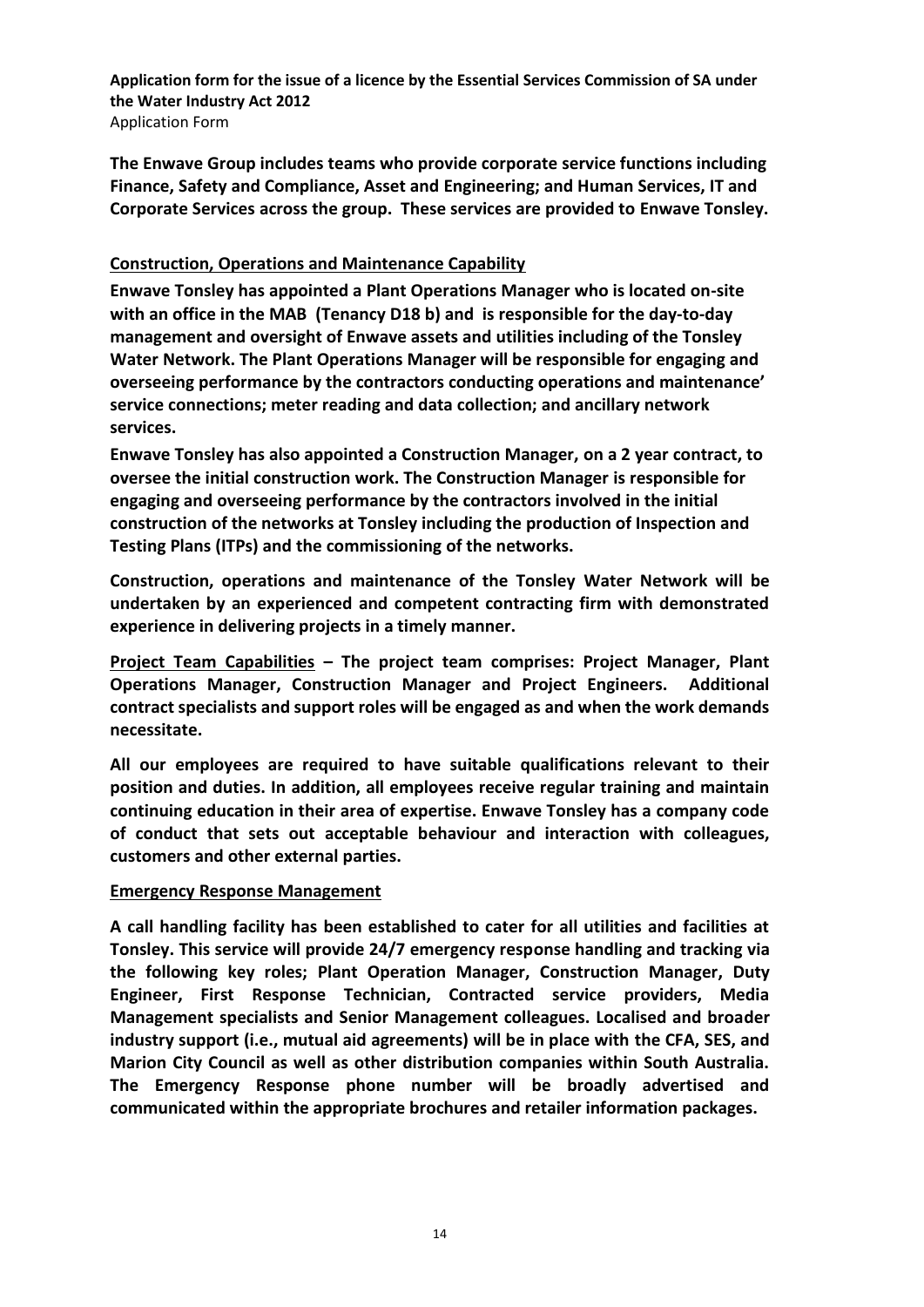**Enwave Tonsley is a key member of the Tonsley Safety Management Forum (Forum) which comprises of representatives from various stakeholders including Enwave Tonsley's Plant Operations Manager, Government, Council, landowners and tenants who meet every 2 months to discuss a variety of site related issues including emergency and safety management. The Forum has produced a Tonsley Emergency Management Plan (TEMP) which includes procedures prepared for the benefit of persons located on site mainly those within the MAB, which forms the majority of common areas within Tonsley. Occupants of buildings within and adjacent the MAB will be expected to follow the directions of the buildings site occupant or owners in an emergency situation. The TEMP also provides guidance on training requirements for the Emergency Control Organisation (ECO) and common area occupants. The ECO has been established to respond to emergency situations with the primary objectives of protecting people and property; assisting emergency services; and restoring normality to the affected area.** 

**Enwave Tonsley is committed to ensuring ongoing participation with this Forum and to ensure collaboration and communication with all stakeholders at Tonsley.** 

#### **Workforce planning**

**Human Resource specialists from the Corporate Service team will assist with workforce planning issues and the recruitment of staff. The major considerations for staffing levels and skills required are:**

- **Job role and tasks required across the network;**
- **The size of the network and its geographic dispersal;**
- **Mix of skills and numbers of staff needed to undertake the safe operation of the network;**
- **Forecast workload and demand for gas;**
- **HSE considerations including Formal Safety Assessment and ALARP plans;**
- **Reliability of supply considerations;**
- **Maintenance and operational compliance requirements;**
- **Response times and emergency response requirements;**
- **Absences caused by sick leave annual holidays and training days for our team; and**
- **Budget implications**

#### **Water System Design and Construction**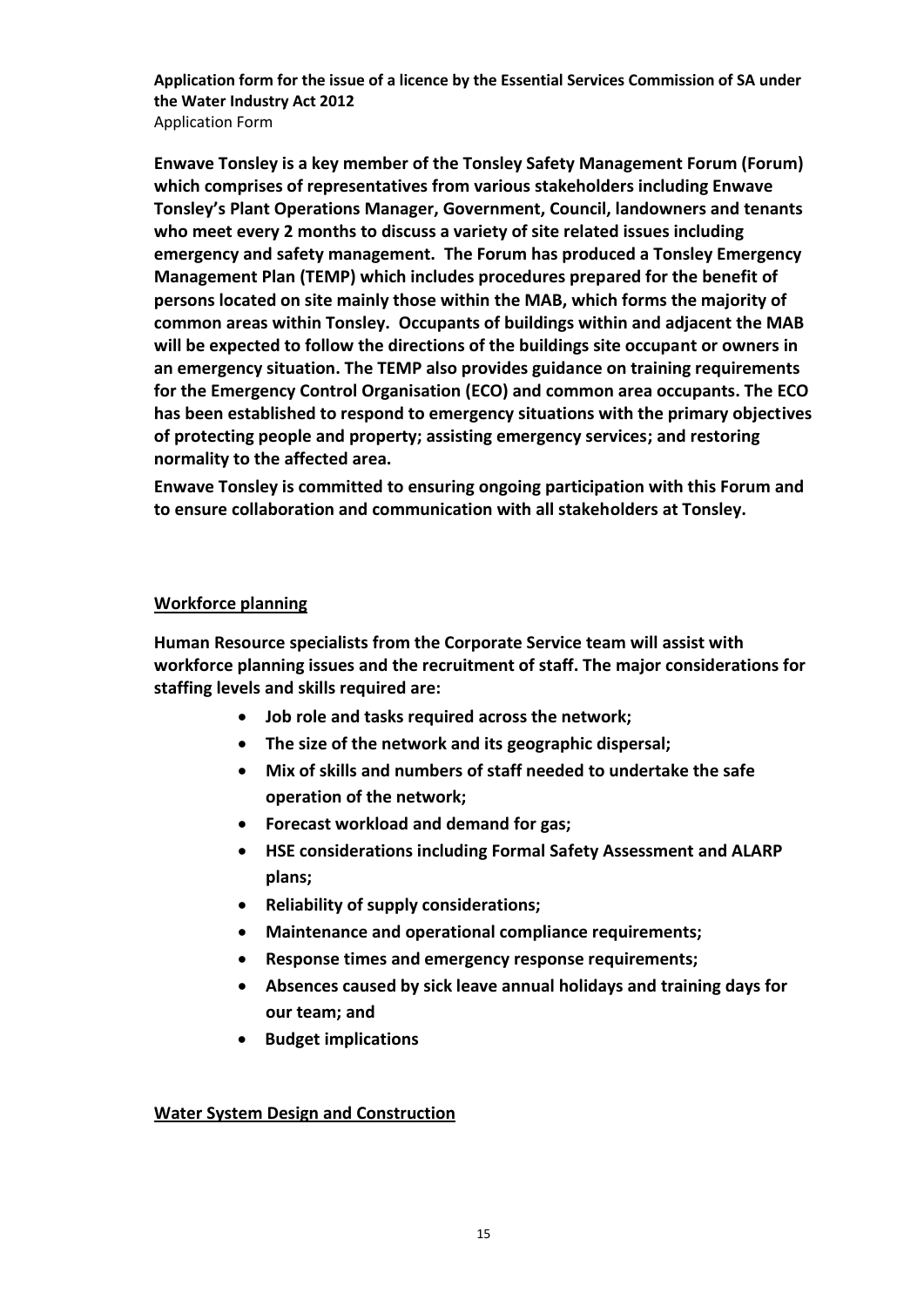**Initially Enwave Tonsley engaged Permeate Partners to provide a Design and Construct Performance Specification for the reticulated recycled water system at Tonsley. The scope of works included the development of a Central Energy Masterplan and a performance based design and construction specification to create recycled water network for the MAB, TAFE SA, Flinders University buildings together with a new Eastern Precinct and a residential development (PEET Residential).** 

**Permeate Partners is a consultancy firm, based in Australia, providing services to the global market. It offers innovative, fit for purpose multi discipline engineering services and design solutions to government clients as well as private industry.** 

**The reticulated pipework which will be laid throughout the residential development has been designed by KBR a global engineering company under contract with PEET Ltd, a national real estate development company, who are responsible for the residential development. The pipework will be laid by a suitably qualified sub-contractor also under contract with PEET.** 

**Enwave Tonsley have now engaged Permeate Partners to construct the water treatment plant at Tonsley and to provide staff and resources to meet the technical and safety requirements of the distribution licence and to design, construct, operate and maintain the plant.**

**Enwave Tonsley will also engage Permeate and a suitably qualified sub-contractor to provide staff and resources to meet the technical and safety requirements of the distribution licence and to design, construct, operate and maintain the Tonsley Water Distribution Network.** 

**A 24 hour electronic monitoring system will be installed and connected to Enwave's central control room as well as being available to the on-site operations team including Permeate and the sub-contractor engaged to provide maintenance on the reticulated network (Network O&M Sub-Contractor).**

**The functions and activities to be carried out by Permeate in relation to the water treatment plant include:-**

**Asset Management** 

- **Strategic Planning**
- **Reliability and quality monitoring**
- **Inspections and patrols**
- **Condition monitoring**
- **Asset register**

**Planned Maintenance** 

- **Prioritised defects**
- **Asset condition monitoring**
- **Analysis of non-critical breakdowns**

**Emergency Management**

**Capital Works**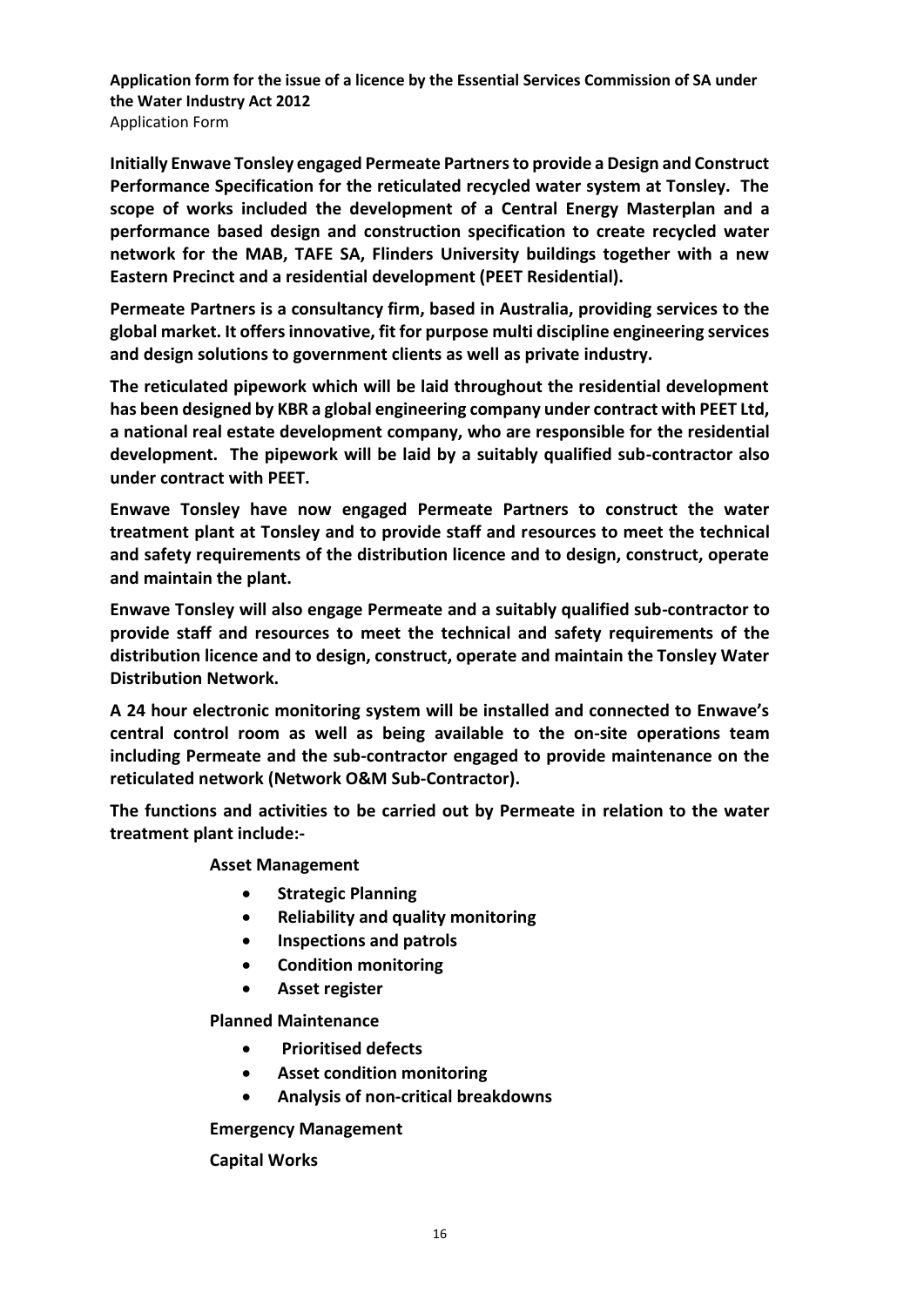Application Form

• **Plant augmentation and upgrades**

**The functions and activities to be carried out by the Network O&M Sub-Contractor in relation to the distribution network include:-**

#### **Asset Management**

- **Strategic Planning**
- **Reliability and quality monitoring**
- **Inspections and patrols**
- **Condition monitoring**
- **Asset register**

#### **Planned Maintenance**

- **Prioritised defects**
- **Asset condition monitoring**
- **Analysis of non-critical breakdowns**

#### **Emergency Management**

**Capital Works**

- **New customer connections**
- **System augmentation and upgrades**

#### **Customer Account Management and Billing Services**

**Enwave have engaged WINconnect Pty Ltd (ACN 112 175 710) (WIN) to provide billing and customer services and their details are set out below. If in the future an alternative contractor is engaged to provide the services Enwave will ensure that they will have appropriate experience and expertise which is comparable to WIN.** 

**WIN has extensive experience and is a leading provider of customer management and billing services to embedded network operators in Australia. WIN manage thousands of residential and commercial energy customers located on a large number of embedded networks, including those managed under a retail licence, billed through its market leading billing platform.** 

**Services provided by WIN include:**

- **Customer sign up, customer query and customer experience management; and**
- **Customer engagement and account management.**
- **Billing management:**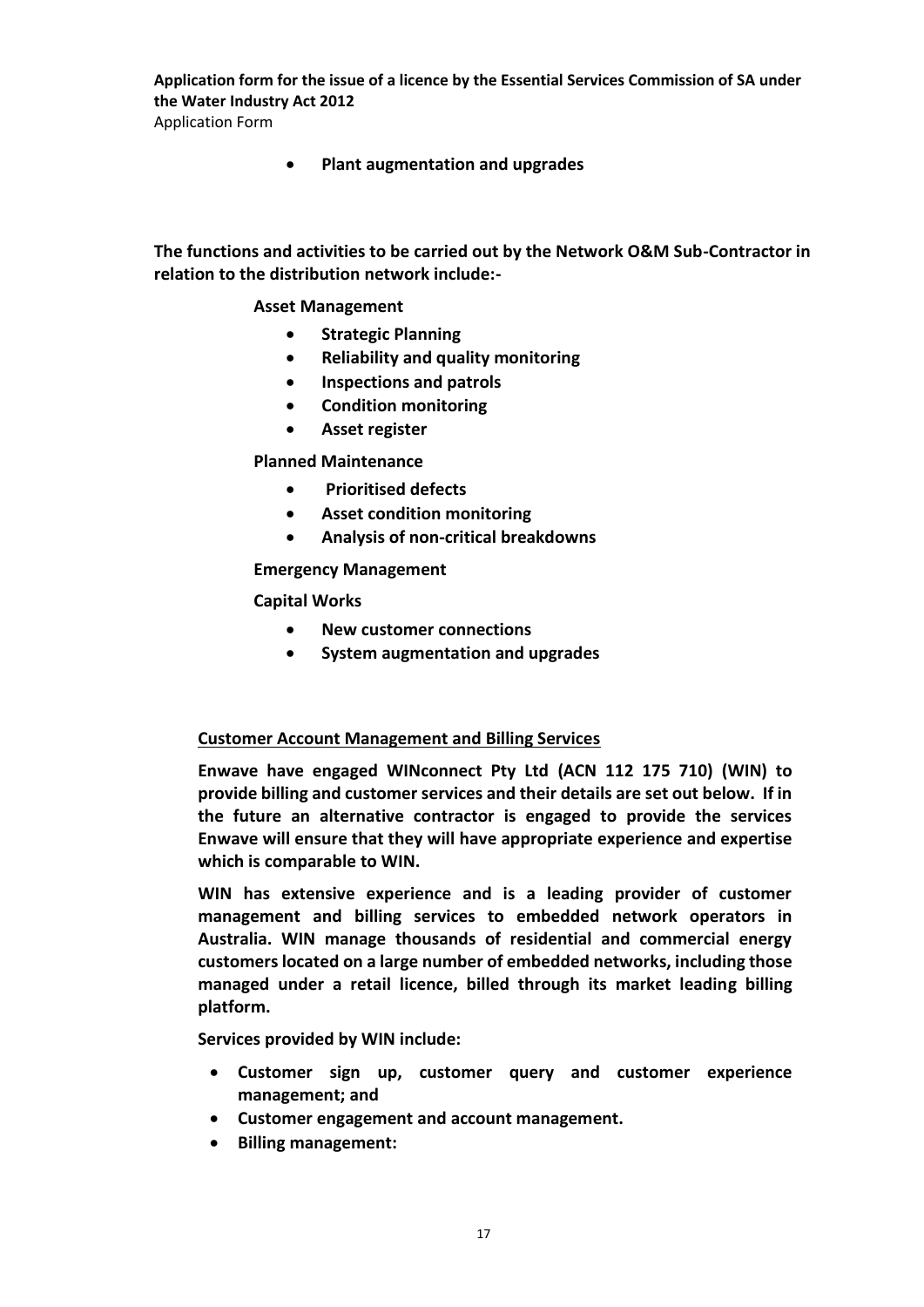- o **Invoice preparation;**
	- o **Invoice dispatch;**
	- o **Payment collection;**
	- o **Arrears collection;**
	- o **Debtor management;**
	- o **Payment reminders;**
	- o **Customer connections;**
	- o **Customer disconnections and re-connections;**
	- o **New customer account creation and customer account closure.**

**Enwave's Chief Financial Officer actively manages the relationship with WIN and oversees a program of audits and inspections to ensure ongoing compliance.** 

#### **Metering**

**Meters will be installed in compliance with the installation standards, testing, and recording and provision of metering data. The Plant Operations Manager will ensure the meters are read as frequently as is required to discharge Enwave's obligations to its customers and in accordance with the requirements of the Water Retail Code.**

#### **Customer Data Protection**

**Enwave has appropriate policies and procedures in place to ensure that personal information is collected and managed in accordance with the Privacy Act 1988 and the Australian Privacy Principles.**

#### **Complaints Procedure and Dispute Resolution**

**All complaints are handled in line with the Enwave complaints and handling policy and procedures, which ensures that requirements set in the Australian Standard ISO 10002 (2006) Complaint Handling are met. Customer complaints are recorded and handled in the first instance by customer service representatives with the ability to immediately escalate to the team leader. If complaints are unable to be resolved at this level a direct escalation path exists to management.** 

**Established protocols for dispute resolution processes are consistent with the Australian Standards and will include membership with the Energy and Water Ombudsman of South Australia (EWOSA) if required.** 

#### **Safety and Compliance**

**The Safety and Compliance team will assist in the provision of the necessary policies and procedures for a safe and effective working environment for Enwave's staff, systems and compliance activities.**

**These policies govern staff behaviours within the business and risk is managed through the knowledge and adherence to these policies. The policies are endorsed and supported and by Enwave Tonsley senior management and the Board.**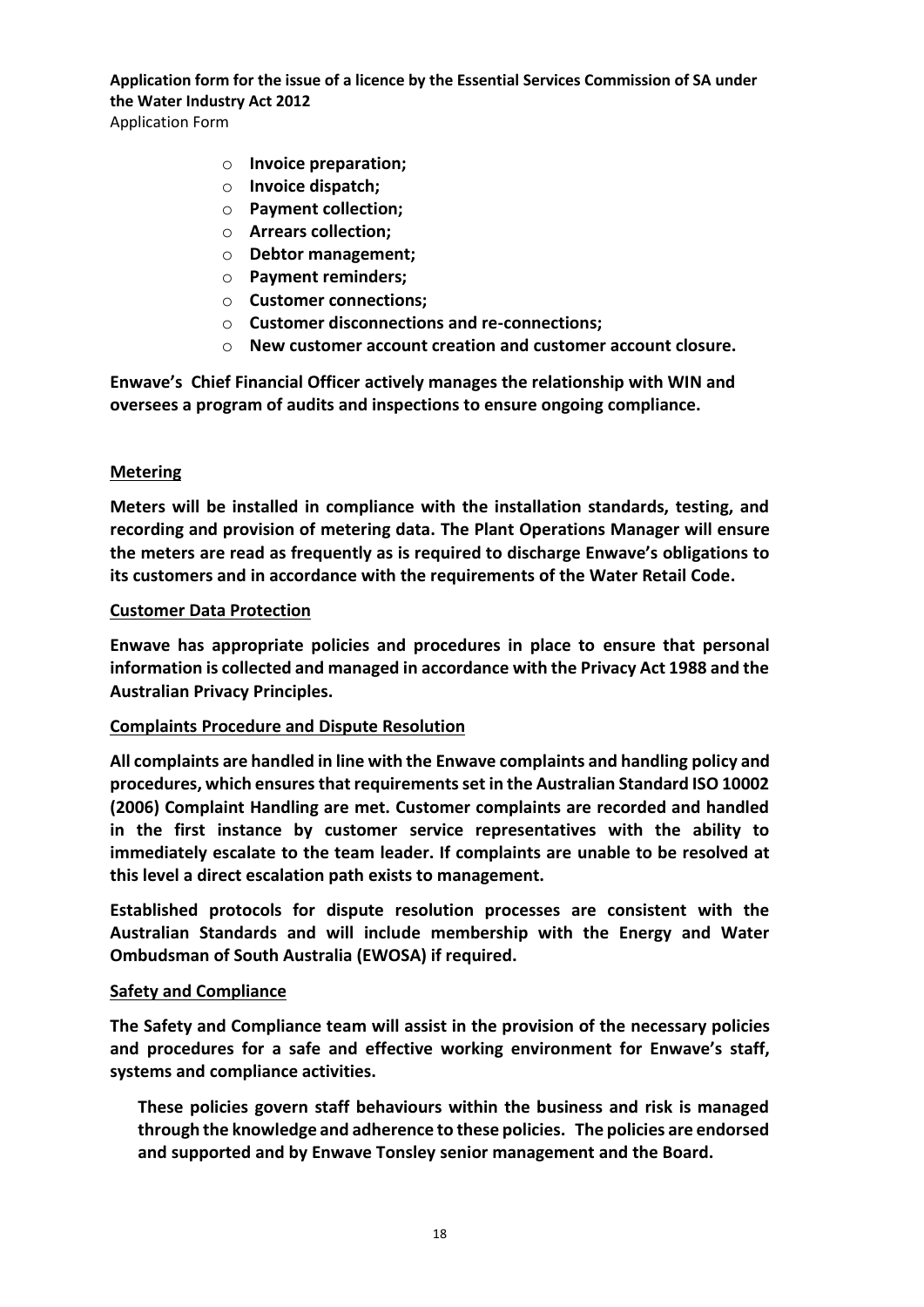**Document retention – Document control, amendments, review and retention is managed through our controlled document store "Sharepoint". A hierarchy of access and user functionality is in place to manage Sharepoint access.** 

#### **Policies and Management Plans**

**Enwave has a range of policies and management plans that will be applied to the Enwave Tonsley project. These include:**

- **Risk management policy (Attachment H)**
- **Emergency Management Plan (in development)**
- **Legal Compliance Policy (Attachment I)**
- **Safety, Reliability, Maintenance and Technical Management Plan (in development)**
- **Health and Safety Policy (Attachment J)**
- **Code of Business Conduct and Ethics (Attachment B)**
- **Complaints Handling Policy (Attachment K)**

**Enwave complies with the Privacy Act 1998, and in line with the National Information Privacy Principles 2014 ensures that all information is held in accordance with and only for the purpose of providing energy goods and services. A privacy statement is available on the website:**  [www.tonsley.enwaveenergy.com.au](http://www.tonsley.enwaveenergy.com.au/)

### *3.10. Contracts*

Applicants must provide reasonable evidence that they are able to meet reasonably foreseeable obligations under contracts for the sale and supply of water or the sale or supply of sewerage services (or both) as the case may be. Such contracts would include contracts whereby the applicant is reliant on a supply of water or specific sewerage service from a third party which is intends to on sell to its customers.

**Enwave has entered into a water agreement to supply treated storm water with the City of Marion.**

**Operations and maintenance contracts to provide services for the water treatment plant and the reticulated pipework are in the final stages of negotiation**

**Copies of these agreements can be provided if required.**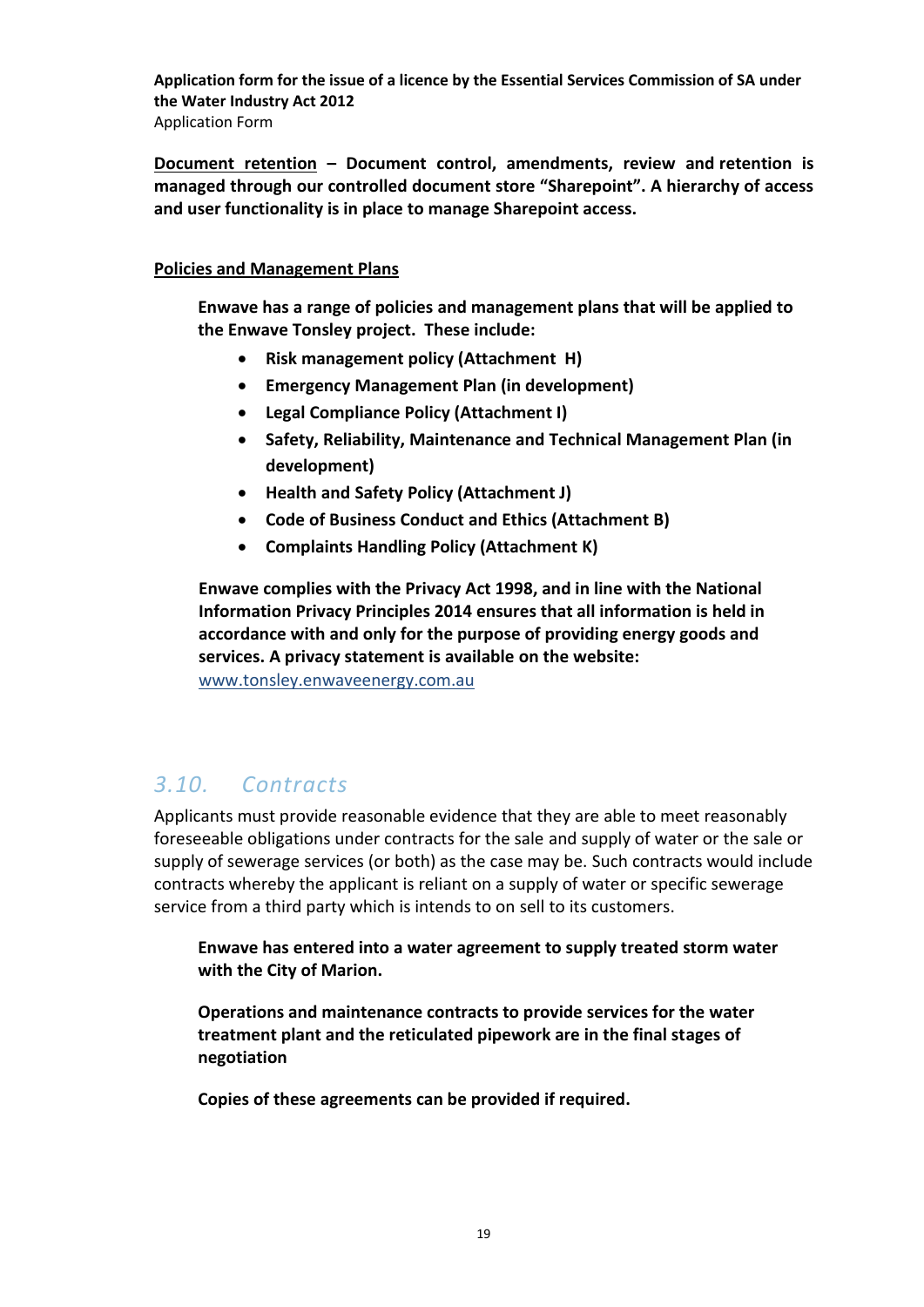#### Application Form

# *3.11. Suitable and appropriate infrastructure*

The Commission may not issue a licence unless it is satisfied that the infrastructure to be used in connection with the relevant service is appropriate for the purposes for which it will be used. Applicants are therefore asked to provide a detailed description of the infrastructure that will be utilised by the applicant in providing the retail services for which the licence is sought and verify that the infrastructure has been (or will be) developed in accordance with relevant Australian Industry Codes and Australian Standards with reference to technical specifications or reports.

If an applicant does not own the infrastructure to be used in delivering the relevant retail services, the applicant must provide information regarding the appropriateness of that infrastructure and of the binding arrangements that are (or will be) in place with the owner of the infrastructure in regards to the use of the infrastructure.

**The Tonsley Water Network will be owned and operated by Enwave Tonsley. It will be constructed in accordance with the applicable Australian Standards and comprises of an initial storage tank; a water treatment plan, a holding tank and a reticulated distribution network throughout Tonsley including a 850 home residential development.**

**The on-site water treatment plant at Tonsley will be fed with water from two separate sources:**

- **1) the City of Marion's wetlands facility at nearby Oaklands via newly constructed pipeline; and**
- **2) stormwater harvested from the roofs of existing buildings on-site at the MAB facility at Tonsley.**

**This combined water stream will be stored in the existing 700kL steel panel tank in the basement of the MAB building and fed to the treatment plant which will also be housed in the basement of the MAB building.**

**The treatment plant will consist of the following major unit operations:**

- **Incoming water quality monitoring**
- **Feed water buffer tank**
- **Coarse Strainers**
- **Ultrafiltration (UF) membrane plant**
- **Chlorination system**
- **Chlorine contact pipe**
- **Storage tank**
- **Distribution pumps**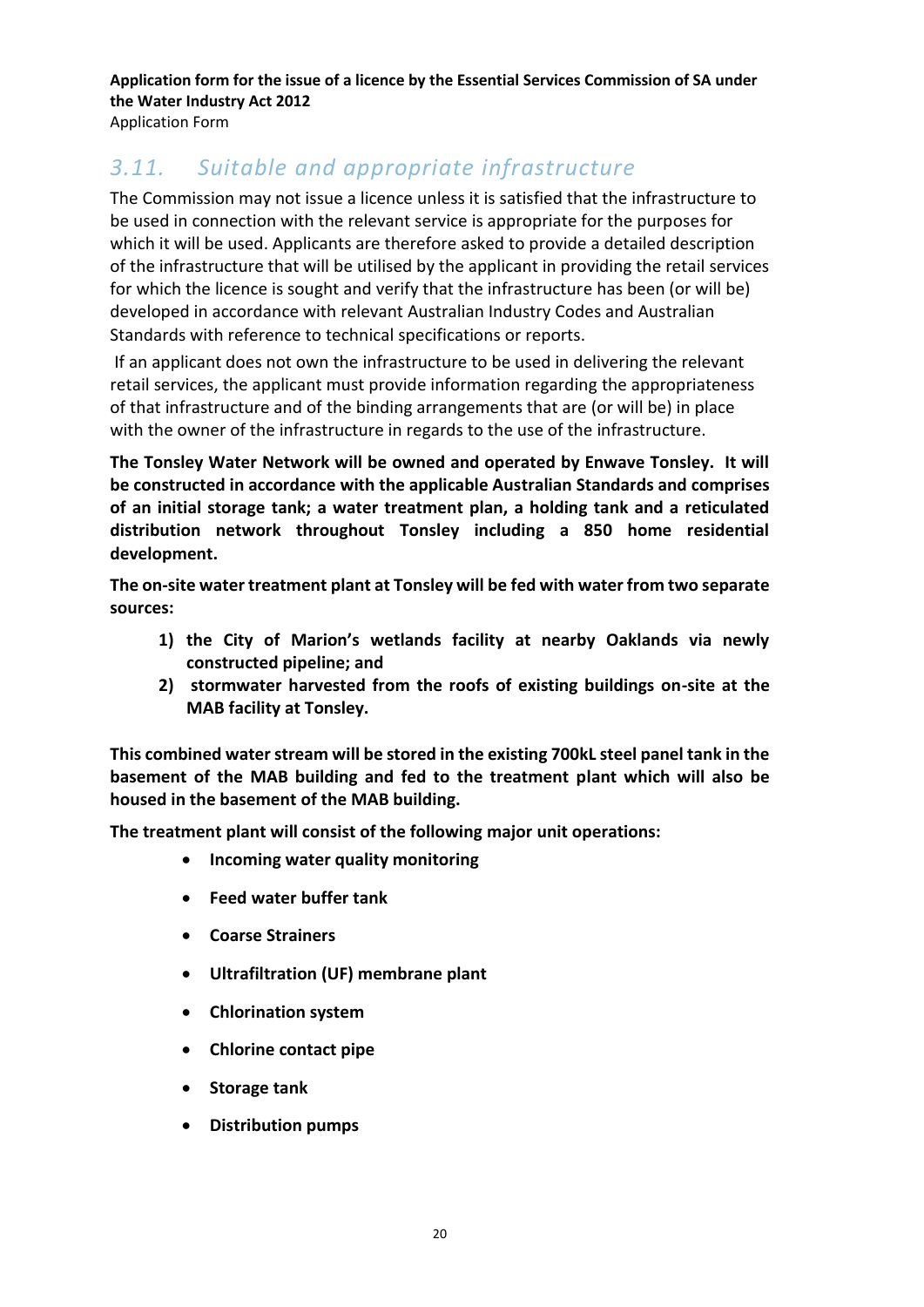**Incoming water quality monitoring: The incoming water from the City of Marion wetland system will be monitored for electrical conductivity, pH, turbidity, and UVT (Ultra Violet Transmittance) in order to automatically detect any off-spec water. The incoming line will be fitted with a diversion system to divert flow to sewer pit prior to it reaching the storage tank if it doesn't meet pre-determined quality requirements**

**Coarse strainers: The mixed water from the City of Marion wetlands and the collected rainwater is pumped from the storage tank through a set of coarse strainers selected to remove any debris or other solids larger than a nominal 200µm, largely to protect the downstream membranes. Before entering the strainers, the stream is injected with a small amount of coagulant to assist the filtration process by binding smaller particles together and improving filtration efficiency. These coarse strainers are backwashed periodically, flushing water and collected debris to SA Water sewer via the onsite collection pit/sump.**

**UF plant: The ultrafiltration membrane system will be used to provide the primary disinfection barrier. The UF membranes provide a physical barrier to particles larger than the membrane pore size (nominal 0.02-0.04 μm) whilst allowing the nondrinking water to pass through, removing a high proportion of viruses, protozoans, and bacteria in the order or 2.0 log removal value to 4.0 log removal value. The solids remain contained within the membrane vessels and are removed from the system to the plant sump via periodic backwashing.**

**Chemical cleans of the internal surfaces of the UF plant to remove organic and inorganic fouling from the membrane surfaces are also performed from time to time. These chemicals include sodium hypochlorite (to remove organic fouling) and citric acid (to remove inorganic fouling). These cleans are largely automatically controlled by inline instruments and PLC. The chemical solutions are neutralised by either sodium hydroxide (caustic soda) or sodium metabisulfite as appropriate before the neutralised solution with removed foulants is flushed to the collection pit/sump for disposal to SA Water sewer. Expected removal of microorganisms by the UF plant is expected to be (typically):**

**Viruses: Greater than 2 Log Reduction Value (LRV) - (99%)**

**Protozoa: Greater than 4LRV – 99.99%**

**Bacteria: Greater than 4LRV – 99.99%**

**Chlorination: Chlorine (in the form of sodium hypochlorite) is injected inline into the UF filtrate just downstream of the UF plant to commence disinfection of the remaining organisms that have passed through the UF plant.** 

**Chlorine Contact Pipe: The chlorine contact pipe is a long length of pipe (holding tube) between the chlorine injection point and the non-drinking water storage tank. The diameter and length of the pipe is carefully calculated to ensure a sufficient chlorine contact time (C.t) between the free chlorine and the microorganisms is achieved to ensure effective disinfection / inactivation of the remaining organisms.**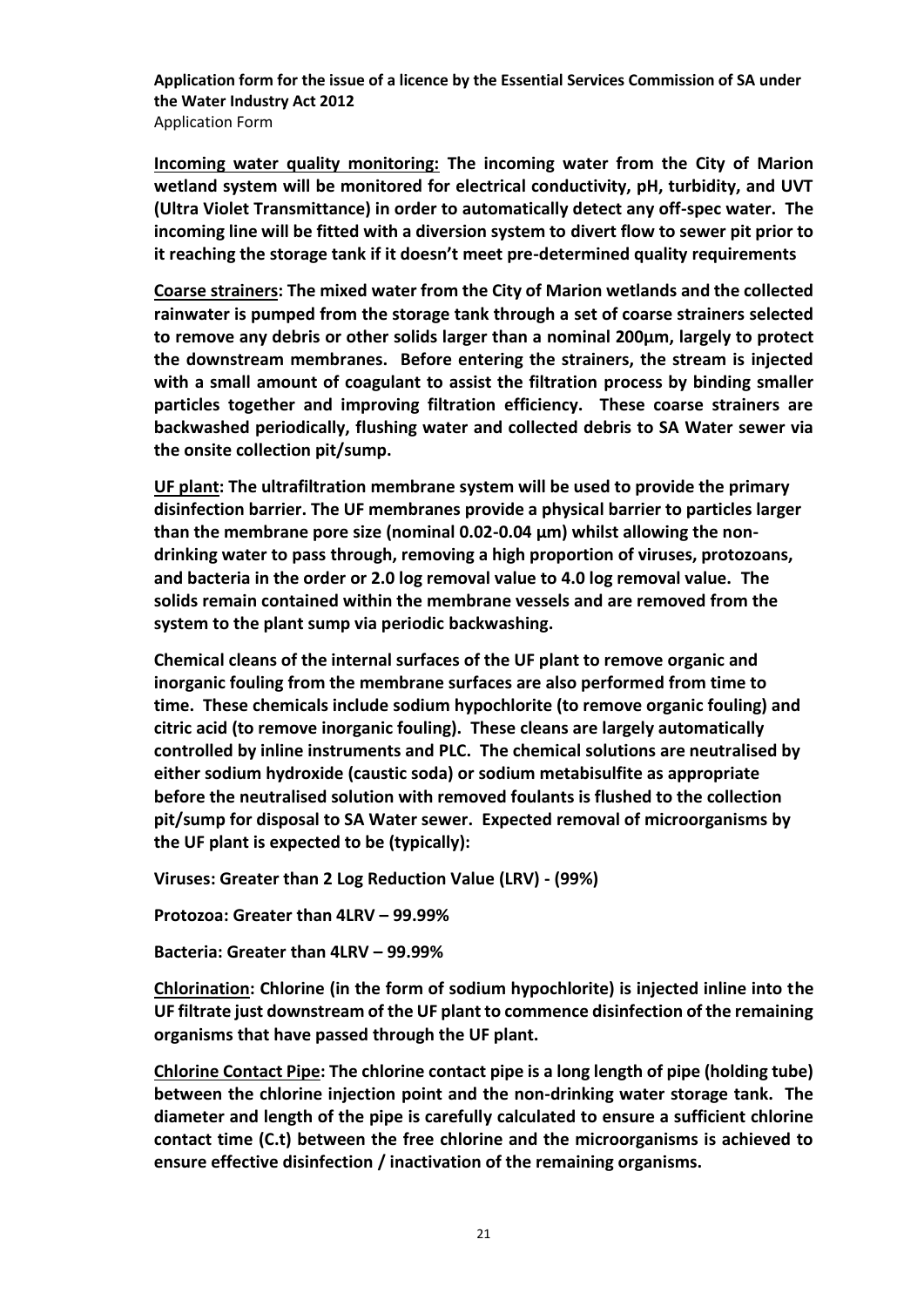**Storage Tank: A lined steel panel tank of approximately 350kL will be built in to house strained, ultrafiltered, disinfected water ready for distribution to commercial and domestic consumers as "Recycled Water" for toilet flushing, garden irrigation, public open space irrigation. The tank will also be supplied with potable water from SA Water mains (via a suitable air break to ensure no potential for cross-contamination) to allow the storage tank to be filled either partially or wholly with potable water to ensure supply of suitable quality water to recycled water consumers in the event of a major breakdown of the treatment plant.**

**Plant Sump: An existing sump in the MAB basement will be converted to allow flushings and diversions from various points in the process to be collected and pumped via submersible sump pump and metering device to SA Water sewer**

**Ancillary Equipment: The treatment plant will also include several ancillary equipment items in order to facilitate reliable, effective and automatic operation of the treatment plant, including:**

- **Air compressors and compressed air storage**
- **Electrical switchboards and motor control centre**
- **PLC and HMI for control of the treatment plant and supporting process infrastructure**
- **Process instruments for process control and regulatory reporting**
- **Chemical storage and dosing/metering equipment for the following chemicals: aluminium sulphate (or poly-aluminium chloride) as a coagulant, sodium hypochlorite, citric acid, sodium meta bi-sulfite, sodium hydroxide.**

**The attached drawings (Attachment L) set out the reticulated recycled water system.**

### *3.12. Risk management*

Provide confirmation and reasonable evidence that the applicant's management has identified the risks associated with the retail services it intends to provide and has established, utilises and relies upon risk management systems and processes which are adequate, accurate and current to address those risks. A copy of the applicant's risk management strategy should be submitted.

**Enwave has implemented a risk management strategy in accordance with framework outlined in AS/NZS ISO 31000:2009 Risk Management. These objectives and organisational commitments are outlined in the company's Risk Management Policy, attached as Attachment H.** 

**The company's risk management process is designed to consider risks across all fronts, including strategic, operational, safety, financial, environmental and**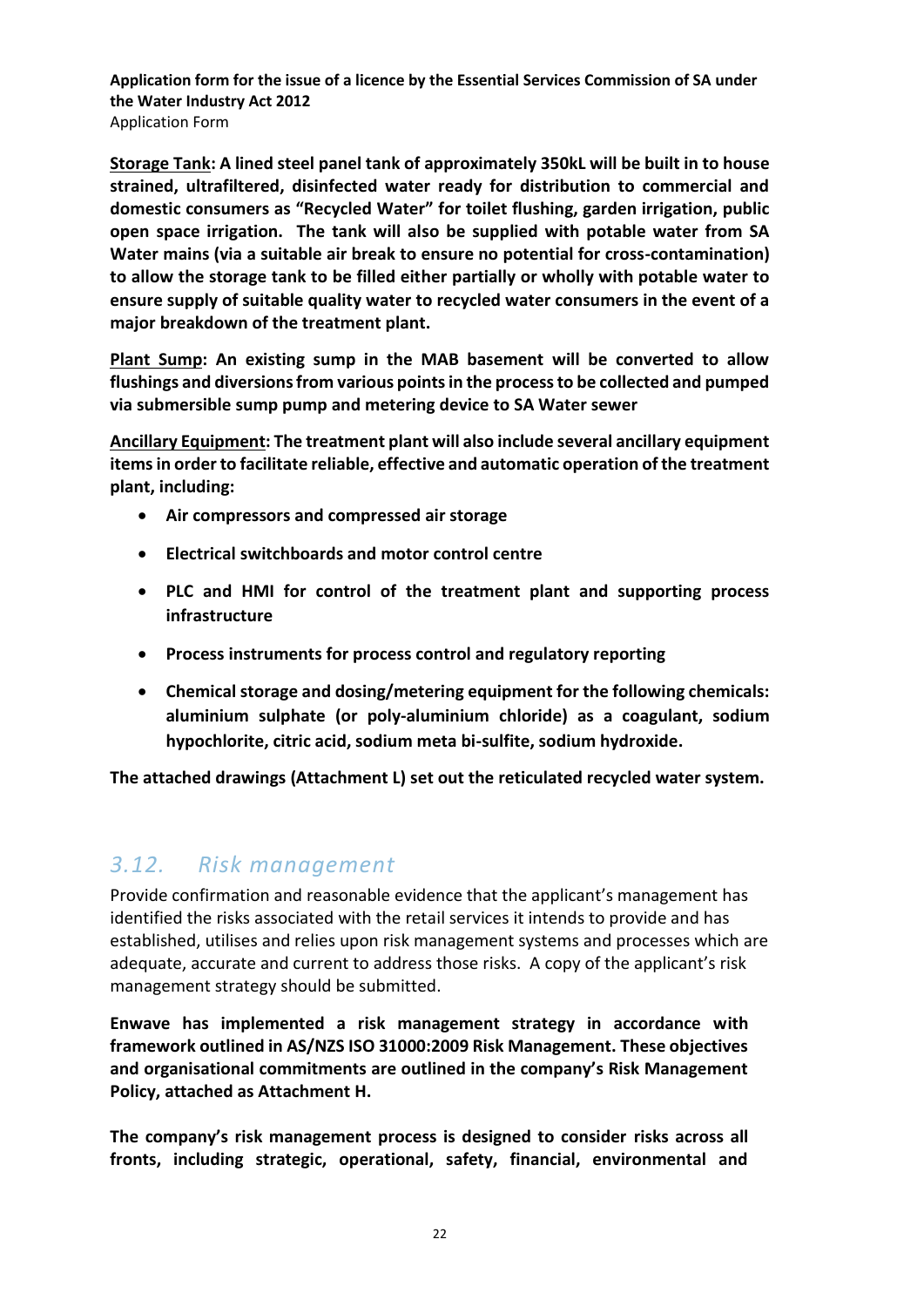**reputational. Risks identified are mitigated as far as reasonably practicable and controls are track through internal risk treatment action plans. The organisations risks are regularly reported to the company's management and board and relevant persons are held accountable for ensuring the ongoing management of risks.**

**Companywide and functional line risk management workshops are facilitated on a quarterly basis and are designed to provide constant engagement and management of risks.**

**Internal audits of Enwave's risk management strategy are undertaken in accordance with the company's audit schedule, which form part of the overall compliance strategy. Regular engagement in the risk management space occurs with the assistance and advice of external parties.**

**A Formal Safety Assessment workshop was conducted on site at Tonsley on July 5th 2018 and a Risk Register developed in accordance with the Australian Guidelines for Water Recycling Document 23 : Managing Health and Environmental Risks (Phase 2) Storm Water Harvesting and Reuse. Attendees at the workshop included representatives from Enwave, OTR, Dept. of Health, Renewal SA, Permeate, Precinct Solutions, TAFE, PEET, KBR Engineering and Greenhill.**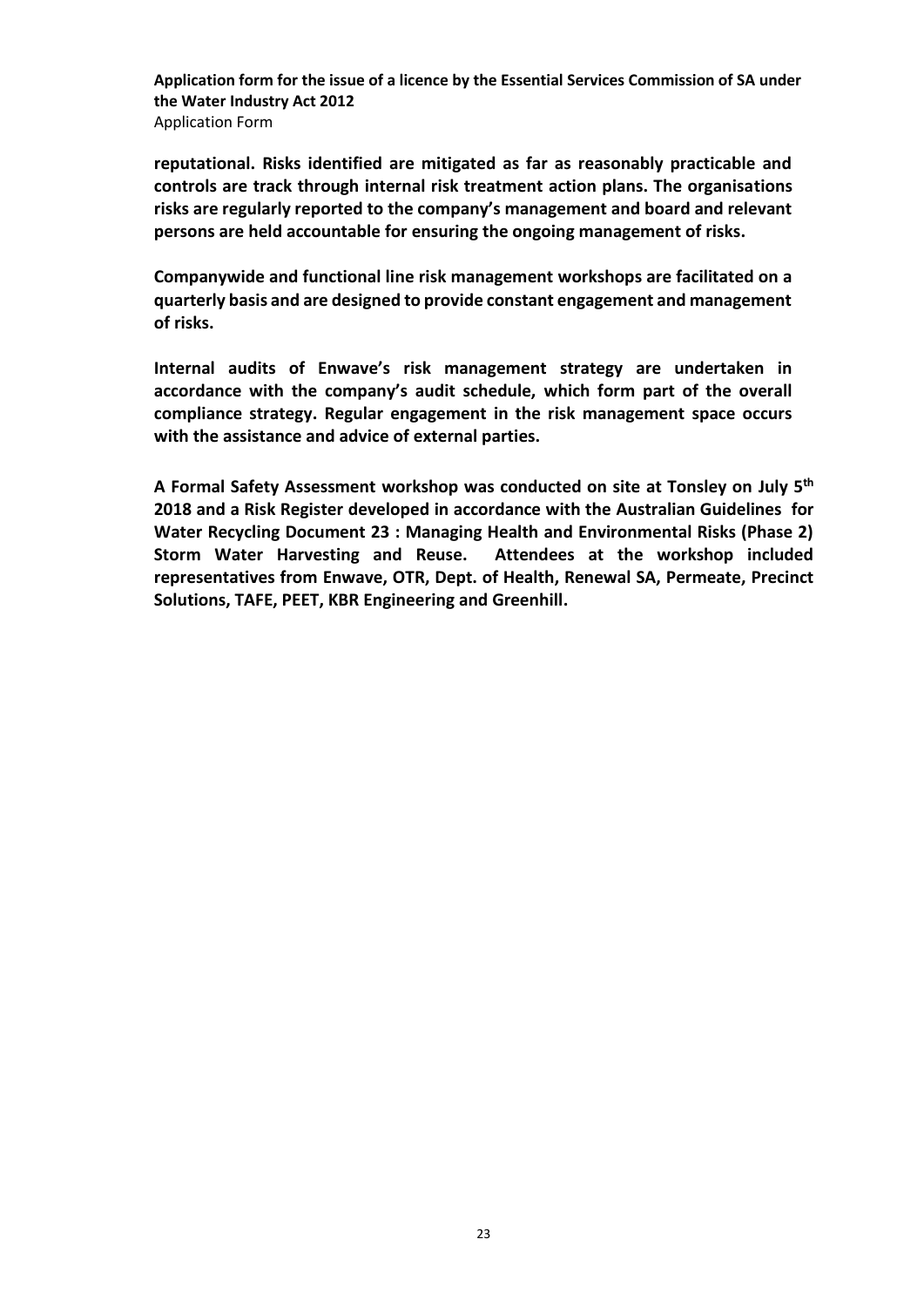Application Form

# **3.13.** *Licences held by the applicant in other Australian jurisdictions*

If the applicant holds, or has previously held, a retail services licence or equivalent in other Australian jurisdictions please provide details. If a licence previously held has been suspended or cancelled, please provide details.

**Enwave Tonsley does not hold any retail service licences how it has related entities within the Enwave Group of companies that do hold retail licences or authorisations including:**

- **Enwave Mascot is an authorised electricity retailer**
- **Tas Gas Retail has submitted an application to be an authorised gas retailer.**
- **Tas Gas Retail is also a licensed natural gas retailer in Victoria and Tasmania.**
- **Water West has a water licence in Western Australia**
- **Flow Systems is a licensed water retailer in NSW and an authorised electricity retailer.**

# *3.14. Previous unsuccessful licence applications in other Australian jurisdictions*

Please state whether the applicant has applied for a water retail licence or equivalent in another Australian jurisdiction and not been issued with a licence, and provide relevant details.

**Enwave Tonsley has no unsuccessful energy licence applications in any Australian jurisdiction**

# *3.15. Licences held by associates of the applicant*

If an associate of the applicant (within the meaning of the Corporations Act) holds a water retail licence in South Australia or in other Australian jurisdictions, please provide details.

### **Water West Pty Ltd (ACN 166 442 824) is 70% owned by Enwave Australia.**

**Water West holds a water licence granted in 2017 by the Department of Water and Environmental Regulation, Western Australia.**

**Flow Systems (ACN 136 272 298) is 60% owned by Enwave Australia.**

**Flow Systems has a Water Industry Competition Act (NSW) network operator's licences to construct, operate and maintain water services and water treatment facilities and retail licences to supply water services in NSW.**

**Flow, as a licenced water retailer in New South Wales since 2012 and an authorised electricity retailer since 2017, provides billing and customer services to body**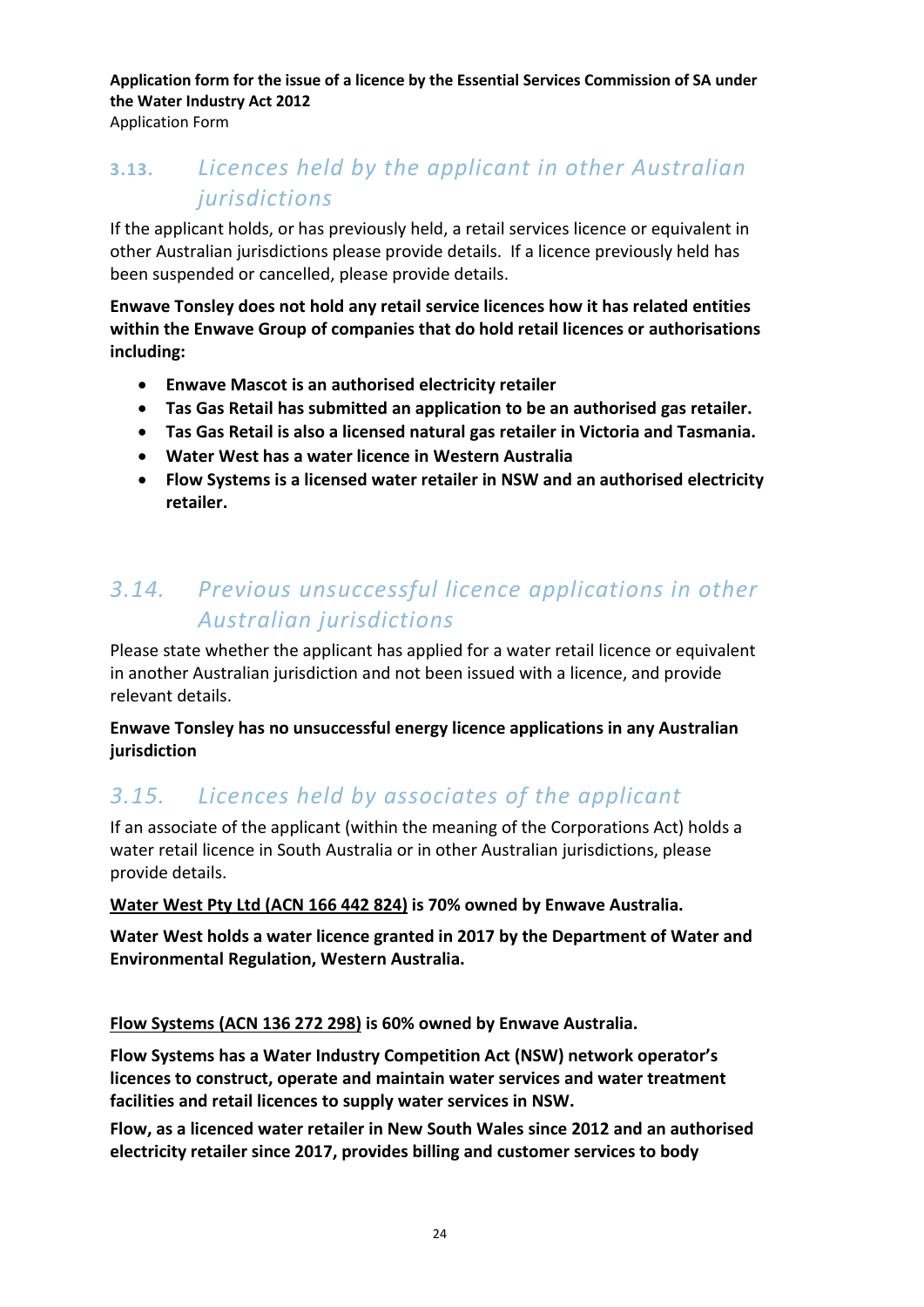**corporates who hold retail exemptions. Flow services approximately 7000 small retail customers. Based in Sydney, Flow has a dedicated customer service team who manage all customer activities from on-boarding, billing, account management and off-boarding. Flow also conducts its own marketing, sales and energy purchasing activities.** 

# *3.16. Compliance program*

Applicants are required to submit a copy of their Compliance Program which details what compliance systems the applicant has (or will have) in place and a description of how these systems will ensure compliance with the applicable regulatory obligations imposed by a licence and the Water Retail Code. The Commission expects that a Compliance Program will, as a minimum, document:

- the obligations that will apply to the applicant;
- the processes that are (or will be) in place to ensure the applicant's compliance with obligations;
- details on how compliance is monitored;
- details of how non-compliance will be reported and rectified; and
- details of any internal audit programs in place that review (or will review) the effectiveness of the Compliance Program from time to time.

**Enwave's Legal Compliance Policy is attached as Attachment I and a draft Compliance Management System is attached as Attachment M.** 

# *3.17. Additional information*

The Commission encourages applicants to provide any additional information they consider would be of assistance in supporting the application. Please provide below.

**As part of their overall activities at Tonsley, Enwave Tonsley holds an electricity distribution licence, has submitted an application for a gas distribution licence and will be submitting an application for an electricity generation licence.** 

**Enwave Mascot is an authorised electricity retailer and Tas Gas Retail Pty Ltd has submitted an application to the AER to become an authorised natural gas retailer. Tas Gas Retail is wholly owned by Enwave Australia and provides licensed natural gas retail services in Tasmania and Victoria.**

**Both companies will be providing energy retail services at Tonsley.**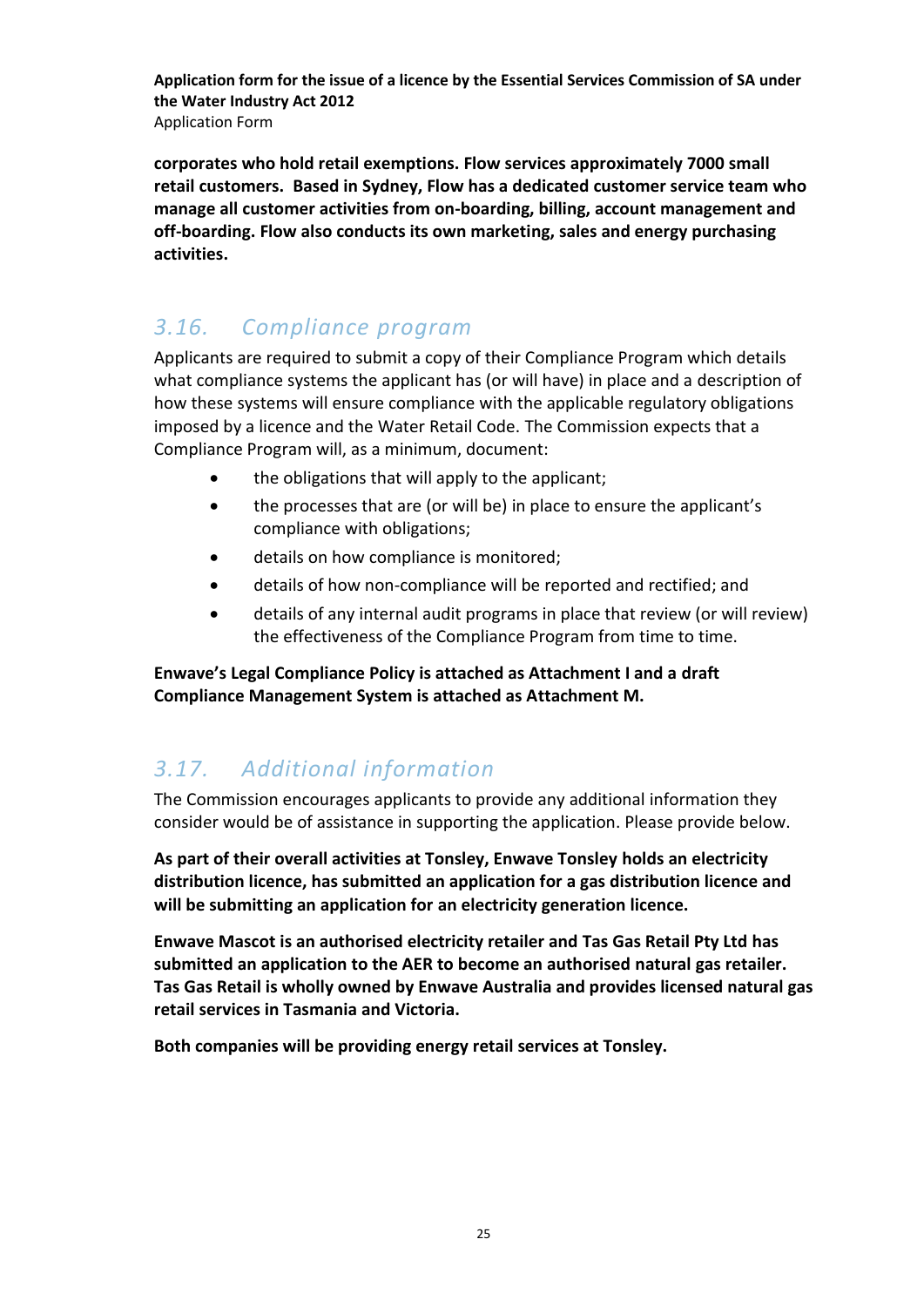Application Form

# 4. FACTORS SPECIFIED IN THE ESSENTIAL SERVICES COMMISSION ACT 2002

In considering a licence application, the Commission must have as its primary objective the protection of the long term interests of consumers with respect to the price, quality and reliability of essential services, and must also have regard to the need to:

- a) promote competitive and fair market conduct;
- b) prevent misuse of monopoly or market power;
- c) facilitate entry into relevant markets;
- d) promote economic efficiency;
- e) ensure consumers benefit from competition and efficiency;
- f)facilitate maintenance of the financial viability of regulated industries
	- and the incentive for long term investment;
- g) promote consistency in regulation with other jurisdictions.

If the applicant believes that information about their application would assist the Commission in its consideration of these factors, the applicant should provide such information below.

**Enwave Tonsley is a multi-utility provider exclusively dedicated to the Tonsley Innovation Precinct. As such we are in a unique position to develop and promote innovative energy solutions in accordance with the vision set out by Renewal SA. This will facilitate entry of innovative energy providers, including: solar electricity generation; thermal heating and cooling systems into the relevant market; hydrogen injected into the natural gas network; as well as recycled water.** 

**Enwave Tonsley is owned by Brookfield Infrastructure one of the largest owners and operators of critical and diverse global infrastructure networks. Their financial backing and commitment as global asset investors will ensure financial viability and long term investment in the networks at Tonsley**

**Providing customers at Tonsley with recycled water will assist in maximising water conservation and aligns with the City of Marion's water management objectives. Utilising recycled water will promote economic efficiency, and incentivise long term investment, in the City of Marion's water management scheme.**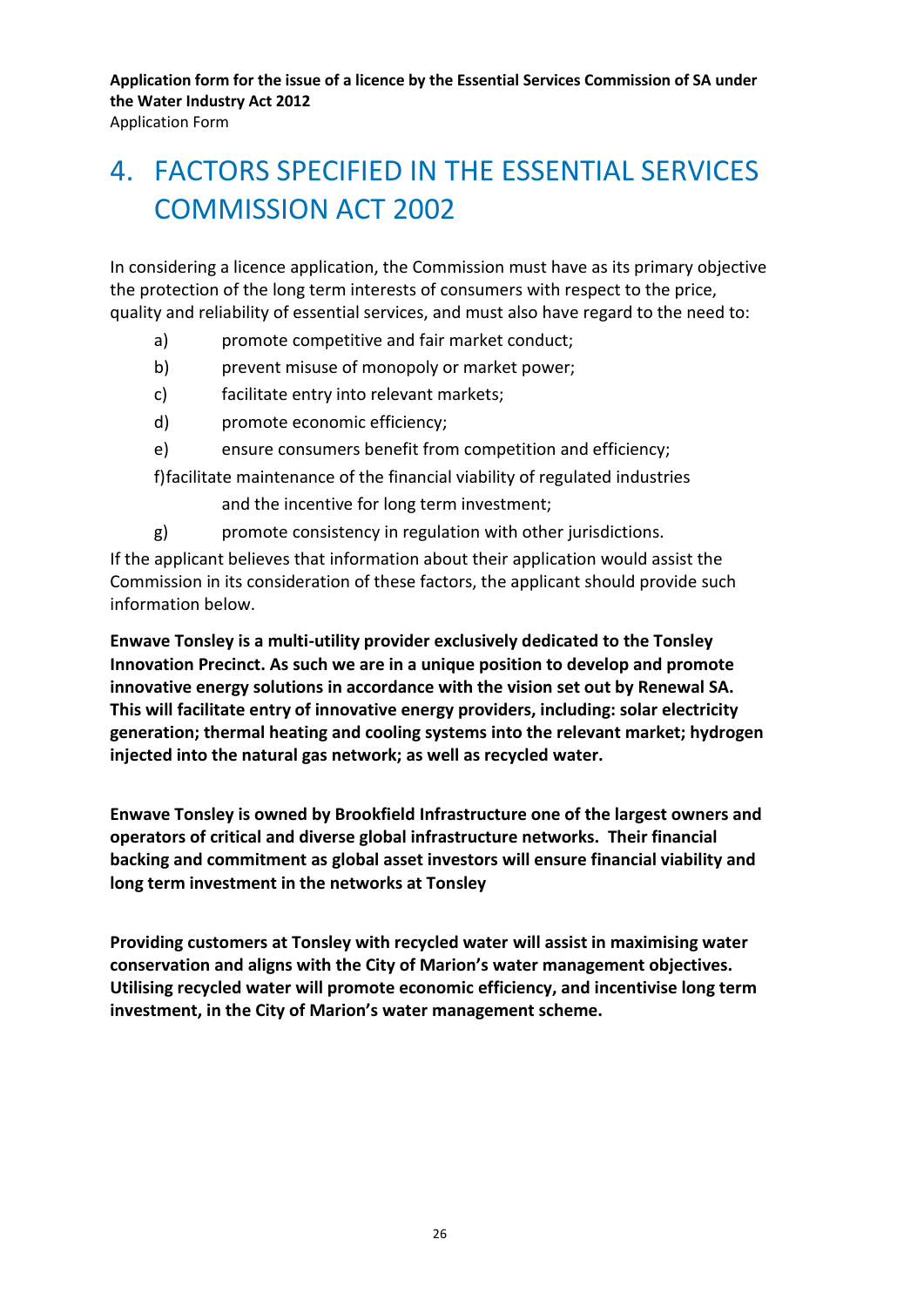#### Application Form

# 5. APPLICATION FEES

Applicants for a licence must pay the Commission an application fee which is fixed by the Treasurer. Please enclose this fee with the application. An application cannot be considered until this fee has been received.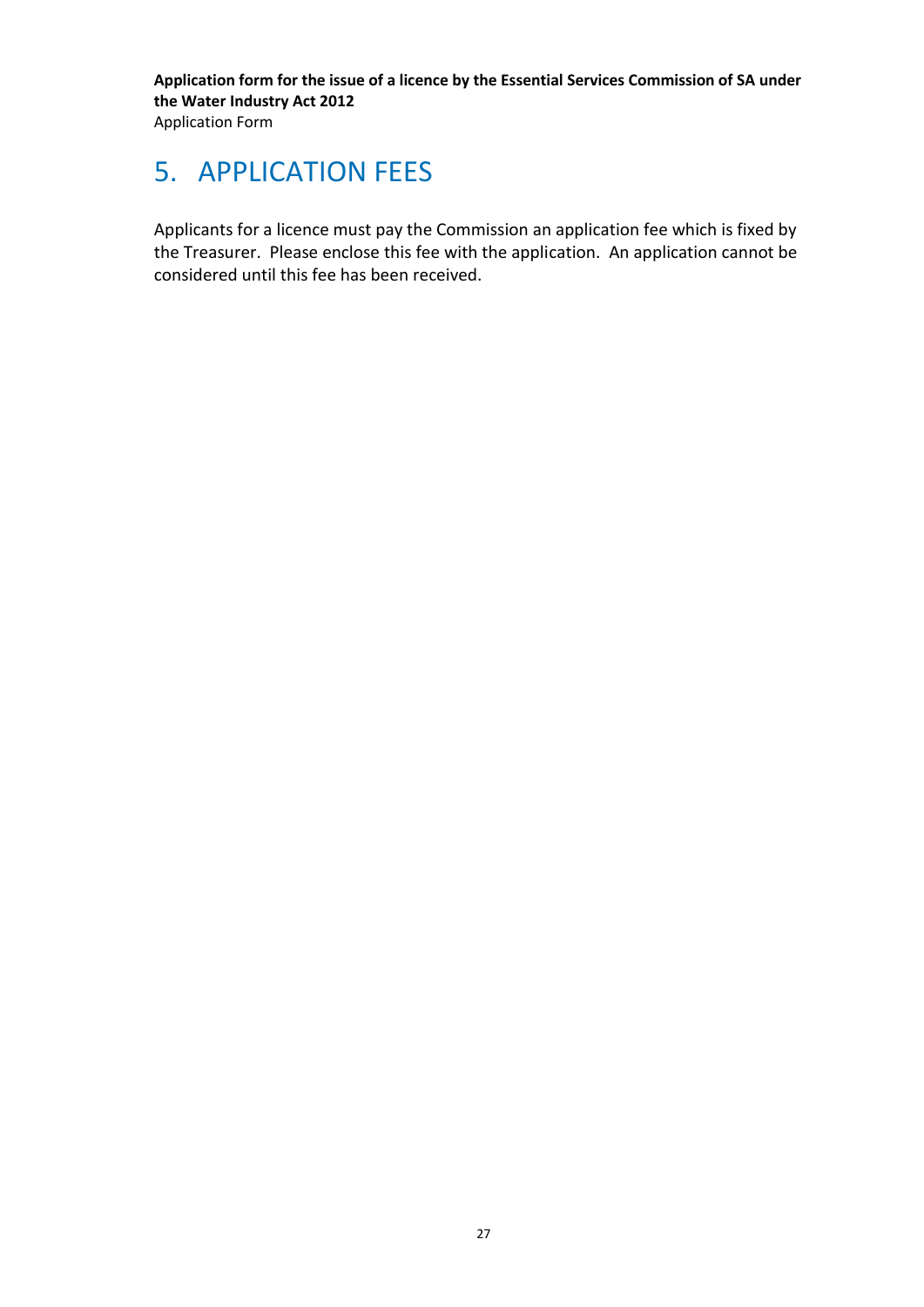Application Form

# 6. DECLARATION

All information in this application for the issue of a licence to authorise the provision of retail services in the water industry in South Australia must be verified by a Statutory Declaration of the applicant, in accordance with the provisions of the Oaths Act 1936 (SA)<sup>1</sup>, stating that the information contained in the application is true and correct to the best of the applicant's knowledge, information and belief.

In conjunction with this declaration, evidence of the relevant authority of the declarant to sign on behalf of the applicant must also be provided to the Commission.<sup>2</sup>

#### **Statutory Declaration**

**I ………………………………………………………………………………………….**

**of…………………………………………………………………………………………**

**do solemnly and sincerely declare that the information contained in this Application for the issue of a licence to authorise the provision of retail services in the water industry in South Australia is true and correct to the best of my knowledge information and belief.**

**And I make this solemn declaration conscientiously believing the same to be true, and by virtue of the provisions of the Oaths Act 1936.**

**Date …………………………………………………………….**

**Signature ……………………………………………………….**

**(Where the applicant is a body corporate, the declaration must be made by a person authorised by body corporate to sign on its behalf)**

**Declared at: ………………………………this ………. day of ………….20....**

**Before me:…………………………………………………………………………**

**(Signature of Justice of the Peace or other person authorised under the Oaths Act 1936)**

 $\overline{a}$ 

<sup>1</sup> Or equivalent legislation in other Australian jurisdictions.

<sup>2</sup> The Commission will accept a copy of a Board or Council minute (or circulating resolution) giving approval for the declarant to sign on behalf of the applicant as evidence of the relevant authority.